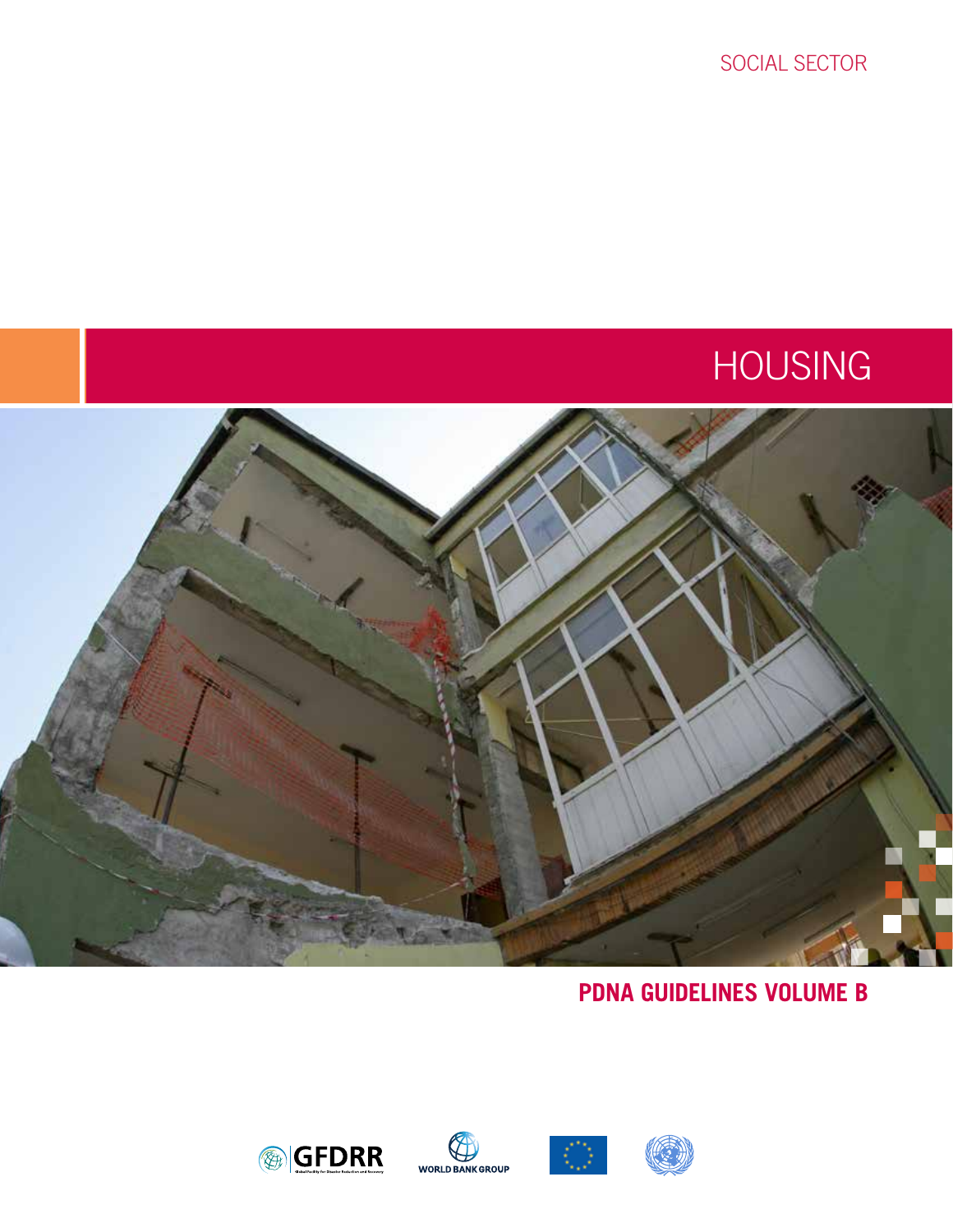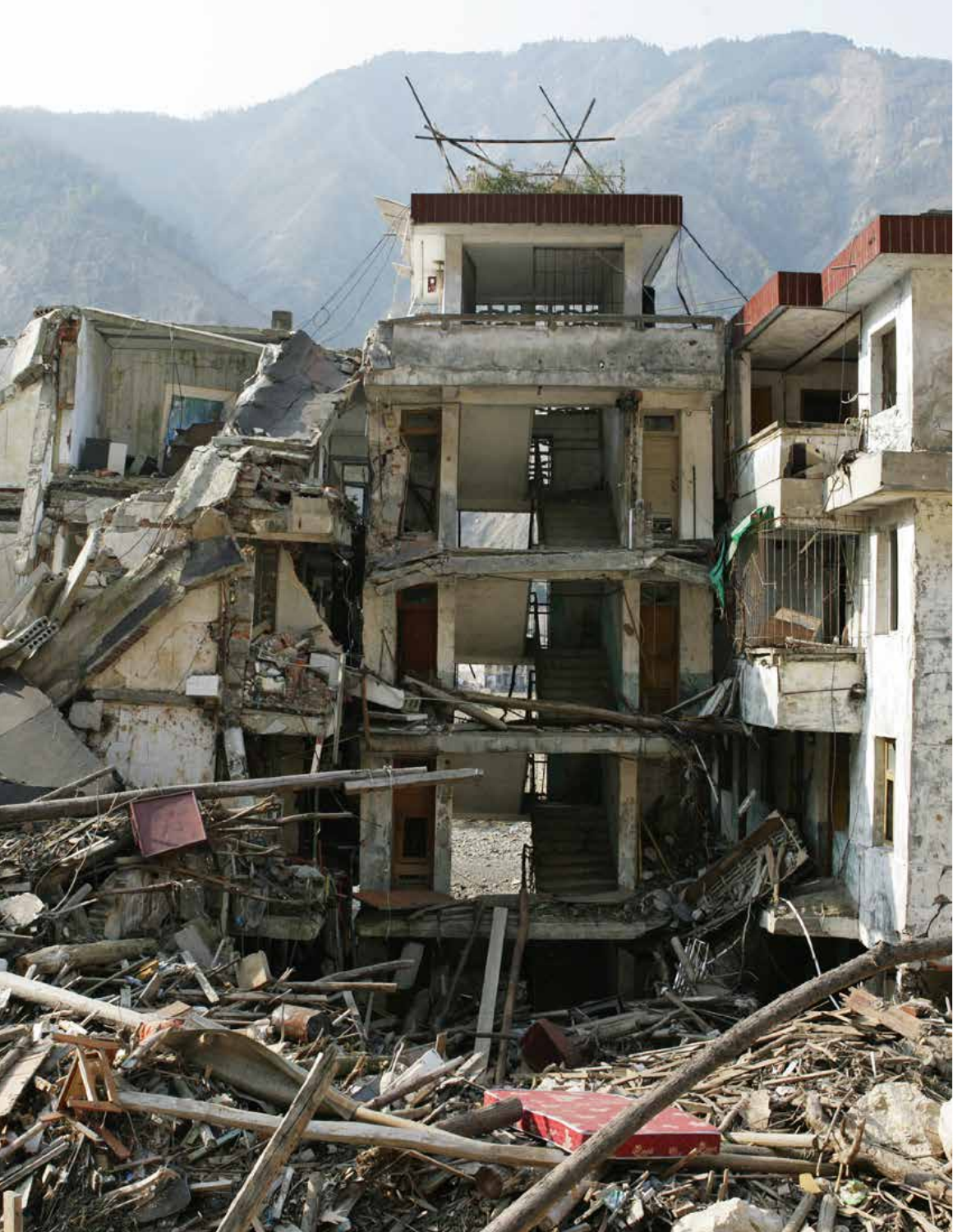# **CONTENTS**

| <b>INTRODUCTION</b>                                               | $\overline{2}$ |
|-------------------------------------------------------------------|----------------|
| ASSESSMENT PROCESS                                                | 3              |
| <b>THE SCOPE OF THE HOUSING AND SETTLEMENT ASSESSMENT</b>         | 3              |
| <b>BASELINE INFORMATION</b>                                       | 6              |
| <b>ASSESSMENT OF DISASTER EFFECTS</b>                             | 8              |
| <b>ASSESSMENT OF DISASTER IMPACT</b>                              | 18             |
| <b>THE SECTOR RECOVERY STRATEGY</b>                               | 19             |
| STAKEHOLDERS' CONSULTATION                                        | 25             |
| <b>EXECUTE ENDING IN EXAMPLE AND CONSTRAINTS</b>                  | 26             |
| RECONSTRUCTION AND RECOVERY NEEDS, INCLUDING BUILDING BACK BETTER | 27             |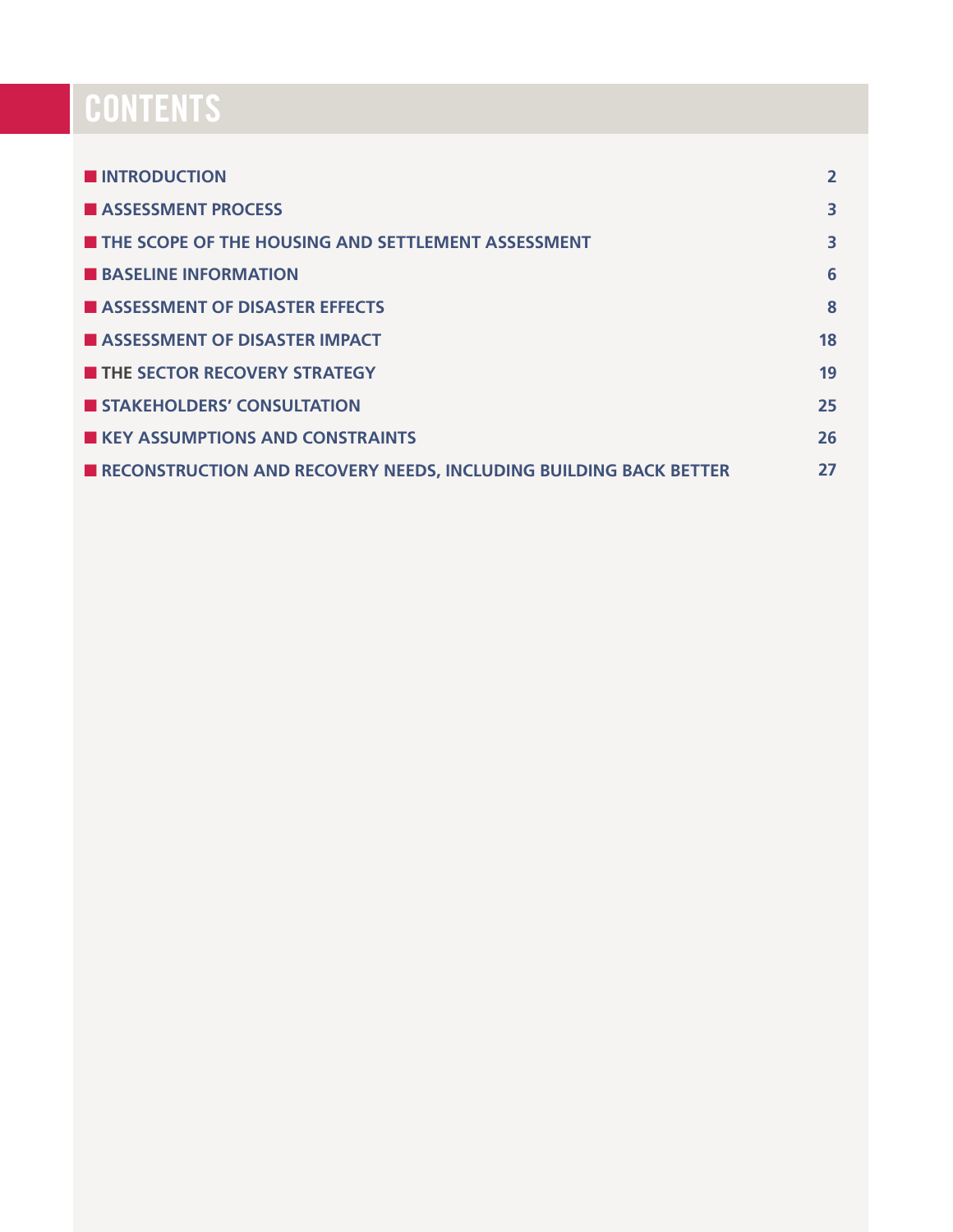

## INTRODUCTION

The aim of the Post-Disaster Needs Assessment (PDNA) is to assist governments to understand the full extent of a disaster's effect and impact, and the needs of the affected population. By informing the Recovery Roadmap and the Recovery Action Plans, and by defining a strategy for mobilising the financial and technical assistance required, the PDNA ensures that the housing and settlement response is appropriate to the needs and that the overall response is adapted to the evolving circumstances.

The PDNA, being a rapid and comprehensive multi-sectoral assessment of an event, provides the required overarching approach and orientation to initiate the recovery planning process. It refers and builds on previous assessments of the same event, existing plans and local profiles, takes into account people's livelihoods, and identifies their capacities and available resources to reach recovery and initiate reconstruction. The PDNA examines areas such as the actual access to services, expertise and goods for recovery and reconstruction. It builds on humanitarian assessments conducted in the early aftermath of disasters, and will typically last 6 to 12 weeks depending on the scale of the disaster and other factors.

The general objective of the sector assessment is to assist the government at all levels in understanding the effects and impact of the event on the Housing Sector and to improve the quality of outcomes from the recovery process in housing and settlement reconstruction.

The PDNA should describe the context and provide a broad outline, guidance and a framework as well as for any programming intervention. Among some other more specific housing and settlement assessments, it is recommended to consult the Handbook for Post-Disaster Housing and Community Reconstruction (ISDR, World Bank, GFDR, 2009) and Analyzing the Social Impact of Disasters, Vol. 1, Methodology and Vol. 2, Tools' (World Bank, GFDRR, 2011).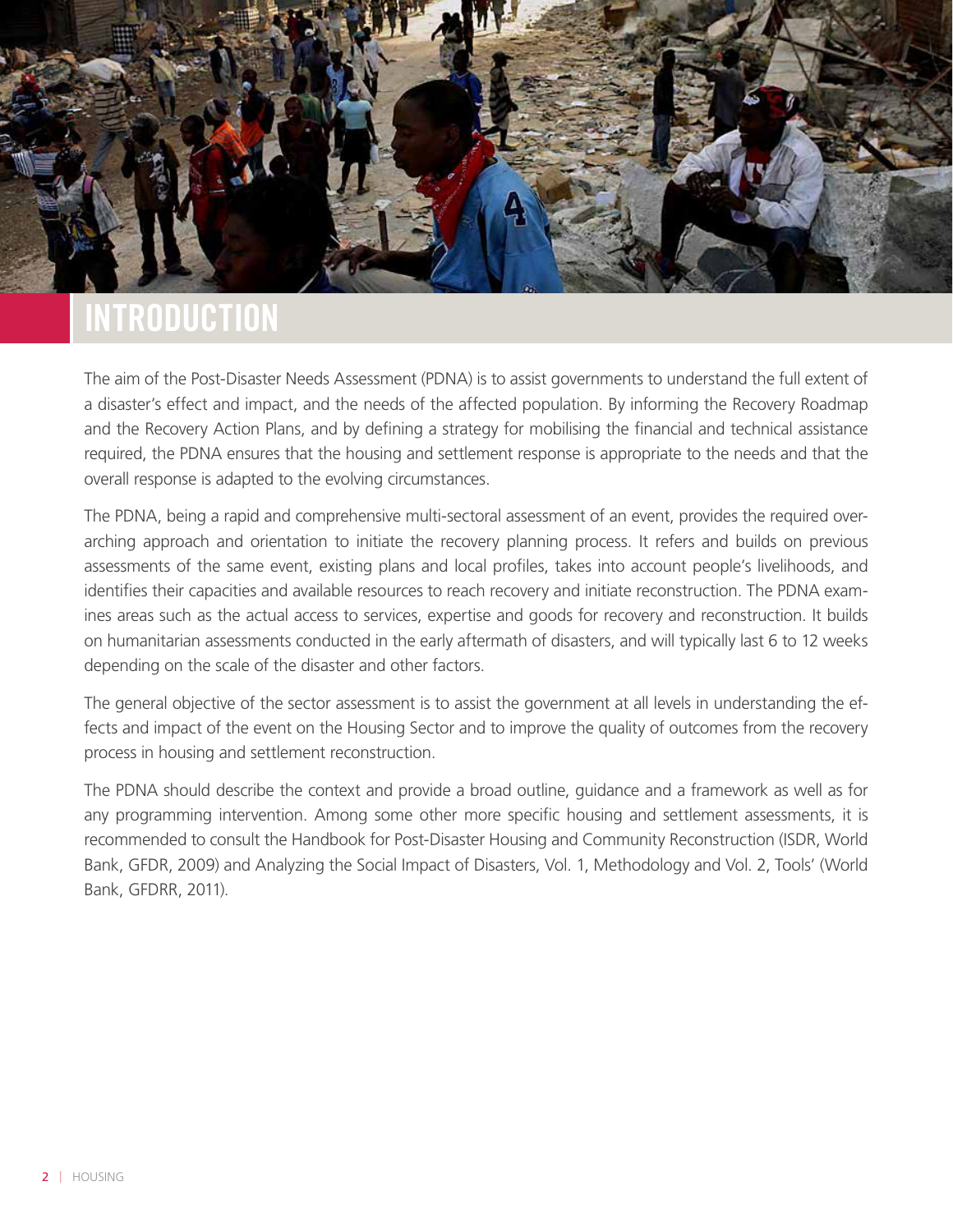# THE ASSESSMENT PROCESS

While undertaking a PDNA, there may not be enough time to collect all the necessary information in all affected locations. It is essential to collect the primary data regarding the effects of the event, which is the responsibility of the national and local government. The primary information gathered can be supplemented by secondary information and local services. It is important to choose the sample sites for rapid assessment carefully because often it is not possible to visit all sites to verify data received. Similarly, it is important to consult as diverse a group of people as possible because it is not always possible to conduct many interviews within tight time deadlines.

If the Inter-Agency Standing Committee (IASC) cluster system has already been activated, the Shelter Cluster Leads and their coordination team should ideally be consulted in the PDNA process very early in order to best utilize their expertise, avoid duplication, and to engage them in the development and implementation of the Recovery Roadmap and the recovery action plans.

The PDNA process will build upon information from the emergency phase and any relevant field surveys. It will generally address the following key elements:

- Baseline information
- Disaster effects
- Disaster impact
- The Recovery Strategy
- Recovery Initiatives.

# THE SCOPE OF THE HOUSING AND SETTLEMENTS ASSESSMENT

The PDNA for the Housing and Settlements Sector covers public and private housing, whose scope is to:

- describe the characteristics of the Housing Sector through the collection of baseline information on the sector in order to compare pre- and post-disaster conditions (housing stock, normal construction materials used, etc.);
- assess damage and disruption to housing, land and settlements, including for temporary and long term housing requirements and the change in flows in income/revenue in the sector as a result of the event;
- determine the extent to which disaster has affected governance and social processes relating to the sector (sector ministries and local governments, their infrastructure and staff, community-based organisations, the private sector, particularly the construction service delivery and finance sectors, etc.);
- analyse the impact of the effects on the Housing Sector and on the wider economy and society;
- assess coping mechanisms and recovery sources and capacity;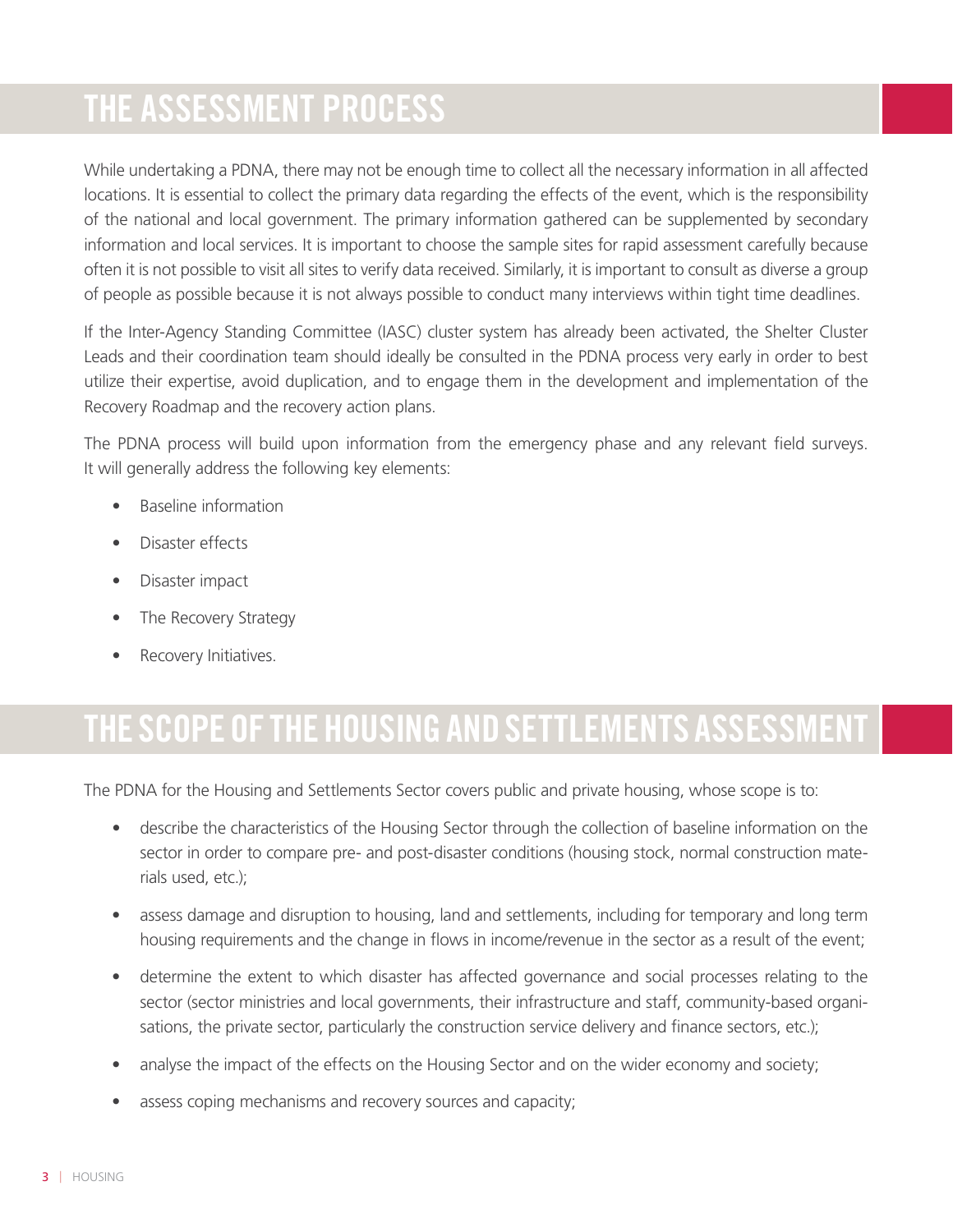- measure the immediate and recurring risks facing the population needing shelter/housing, and identify what is required for building back better (BBB);
- develop a recovery and reconstruction strategy that reflects the housing and settlements needs of the affected community.

The specific objectives of the PDNA Housing and Settlements sector include providing the following:

A. A comprehensive analysis of the country's policy and institutional frameworks for the Housing Sector and the land administration system, with particular emphasis on:

- national housing policy;
- urban planning and development policy;
- local governance: the adequacy of these frameworks under normal conditions and their ability to be adapted to the demands of the post-disaster housing reconstruction process; the implications of operating within a weak state and/or with a high level of informality;
- land use and administration, including statutory, customary and informal rules and institutions and the implications of operating in an urban or rural environment;
- housing construction system and practices, which includes the actual capacity of the organisations involved in the housing reconstruction, and the specific challenges that have already arisen, or may be expected to emerge as the post-disaster housing reconstruction programme is planned and executed;
- insurance and housing finance, which covers the possibility of financial supports and different mechanisms to achieve best results for all segments of the housing market;
- local infrastructure construction and operation;
- risk management policies including risk reduction.
- B. Concrete and specific recommendations on how to improve the response to the disaster in such areas as:
	- policy, legal and regulatory modifications;
	- institutional roles and responsibilities;
	- coordination mechanisms:
	- needs for institutional strengthening, including capacity-building activities;
	- financial strategies, which include budgeting and financial management;
	- information management, monitoring and evaluation, and communication;
	- land-related issues such as land tenure, land use and land administration;
	- water and sanitation linked to housing and settlements.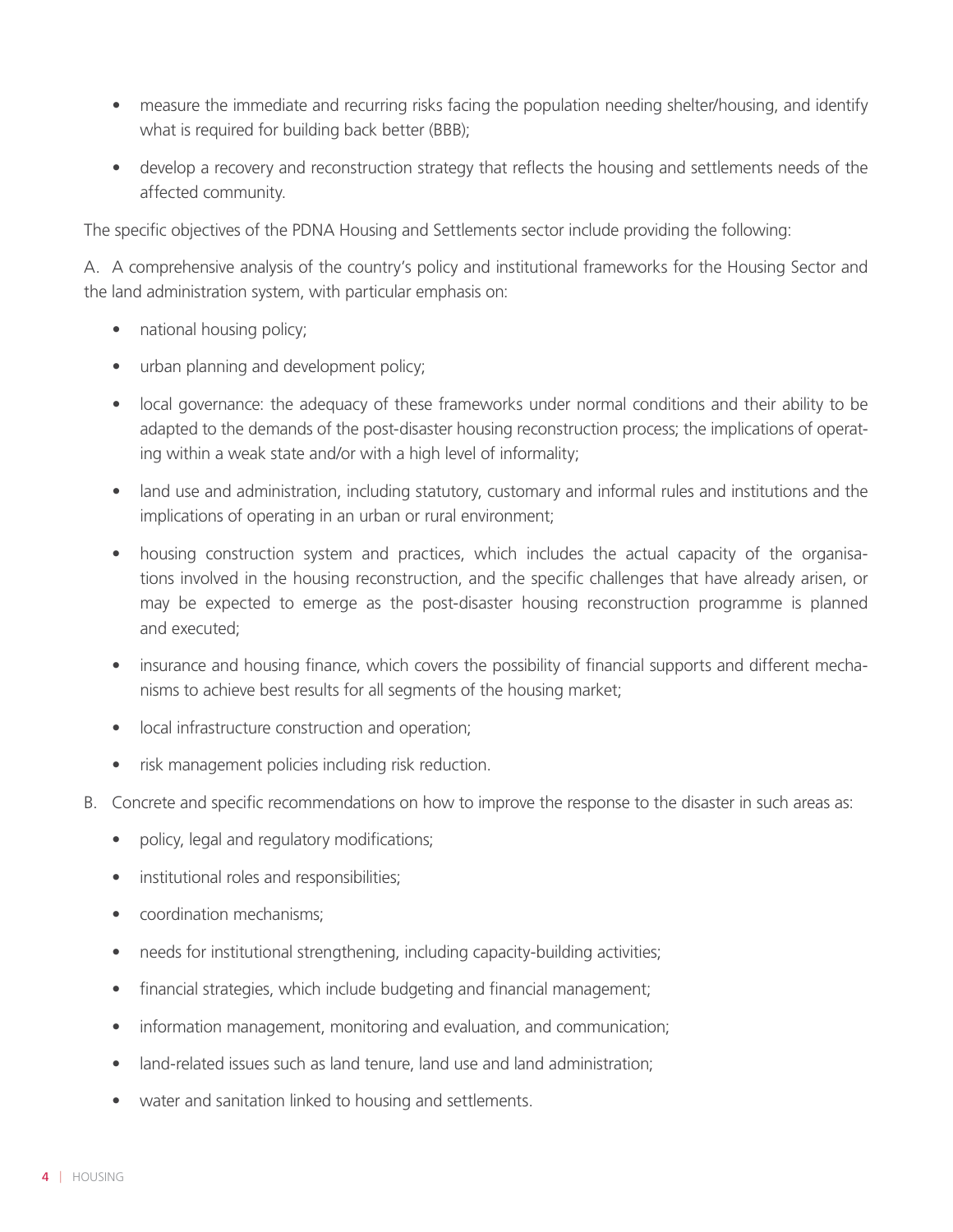## **ASSEMBLING THE PDNA HOUSING AND SETTLEMENTS SECTOR TEAM**

The Assessment Team should have appropriate expertise and representation. Team members should receive training on conducting a PDNA and be familiar with their operation and the specifics of the assessment methods.

Ideally, it should be a multidisciplinary team conducting the assessment. Local expertise is invaluable, including local knowledge and/or previous experience of a disaster in the country or region, which greatly facilitates the process. Experience of the PDNA process is also invaluable. The Sector Team is led by the government and, whenever feasible, it should include technical staff who can collect and provide local information on housing typologies, building materials, and cost of construction, basic service standards and providers, land administration system staff, etc. This information should ideally be correlated with other local relevant actors, including the private sector (e.g. building construction companies and real estate agencies).

Regardless of the magnitude of the assessment operation, the composition of the team should be multi-disciplinary and gender-balanced, including expertise in areas such as:

- social and cultural structures, for example, families and communities;
- housing, typologies and use;
- settlements, evolution and development;
- land tenure and land use:
- construction, skills, technologies and markets;
- housing services including water and sanitation, facilities and practices;
- household finances, livelihoods and credit;
- informal systems.

The objectives, expected outputs, the assessment questions and the activities that will be carried out should be defined as precisely as possible and clear to all team members. The schedule or terms of reference should explain why the assessment is being performed and what is expected to be achieved. Resources for carrying out the assessment should be identified, such as skills available, a list or map of accessible roads, as well as possible constraints such as time, the road access conditions, security and seasonal factors.

Reviewing available secondary information can save a considerable amount of time and money, especially where access is limited. The source of the information needs to be considered; different sources will have different perceptions. Care needs to be given to identifying these different perceptions and then consolidating them into one set of issues and actions. If coordination or information dissemination mechanisms have been activated in the country, these will be key resources for maps (e.g. damage, loss), shelter assistance coverage information, and operational standards and protocols.

Irrespective of how good or simple the tools or methodologies used may be, the people carrying out the PDNA will almost always need appropriate training. Team members must be briefed to ensure a common understanding of the terms of reference, survey methodology information sought and responsibilities. If interpreters are being used, then special attention must be given to ensure that they understand the concepts and terminology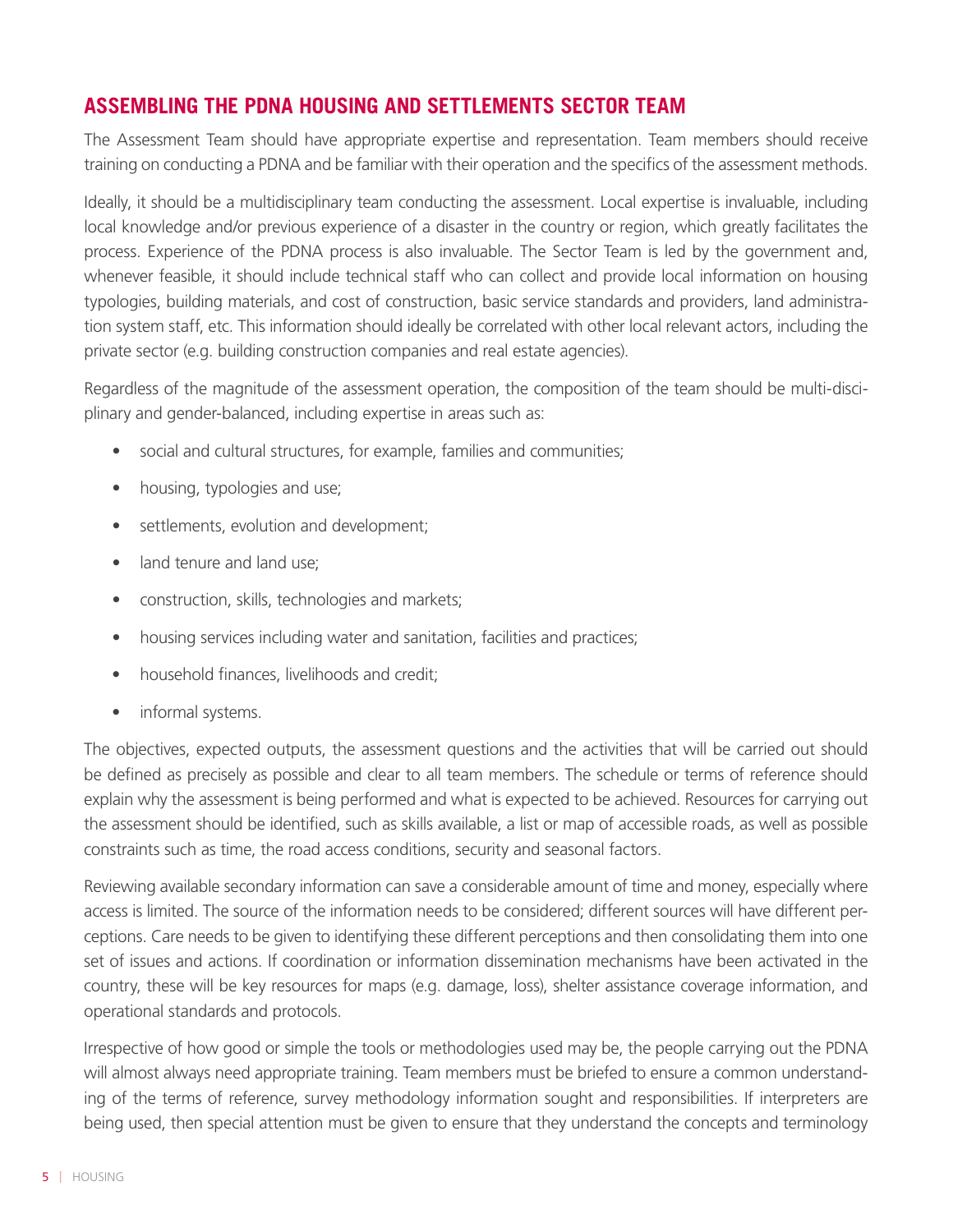used in the assessment. The main purpose of training is to ensure consistency throughout the response and across sectors. The training may also be used as a forum to discuss with the assessors any suggestions for modifications (e.g. additions and revisions) to tools and methodologies for this particular context.

### **STAKEHOLDERS IN THE HOUSING AND SETTLEMENTS SECTOR ASSESSMENT**

Stakeholders in the Housing and Settlements Sector PDNA are identified and contacted at the very beginning of the assessment and selected according to the participatory principle. Additional stakeholders, unknown in the first phase, may be identified and involved as soon as possible. It is important to prioritise inclusion over simplification, while remaining within feasibility limits.

Primary stakeholders include disaster-affected communities, such as government bodies, line ministries for housing and planning, local authorities, civil defence and disaster management agencies.

Secondary stakeholders include coordinating bodies such as the IASC Shelter Cluster, other relevant IASC Clusters in country, the World Bank, the European Commission, international financial Institutions and major donors, local and international non-governmental organisations (NGOs) and local construction sector representatives.

External stakeholders include other service providers, academic institutions, and corporate and financial sector organisations.

# BASELINE INFORMATION

## **PRE-DISASTER BASELINE INFORMATION AND SECTOR OVERVIEW**

For the Housing and Settlements Sector Assessment, the PDNA uses the following baseline information:

- data on the number and characteristics of the existing housing unit stock in the area affected by the disaster, as well as of its typical household goods contents, broken down by urban and rural areas;
- data available in the most recent Population and Housing Census and current household surveys and poverty assessments;
- prevailing unit costs for repair and construction of housing units and replacement value of typical household goods, prior to the time of the disaster;
- average values of monthly rental of housing units in the affected area.

The typology of housing units is based on:

- location, such as urban or rural;
- type, i.e. houses, apartments, precarious housing, others;
- size;
- type of construction materials and technologies used;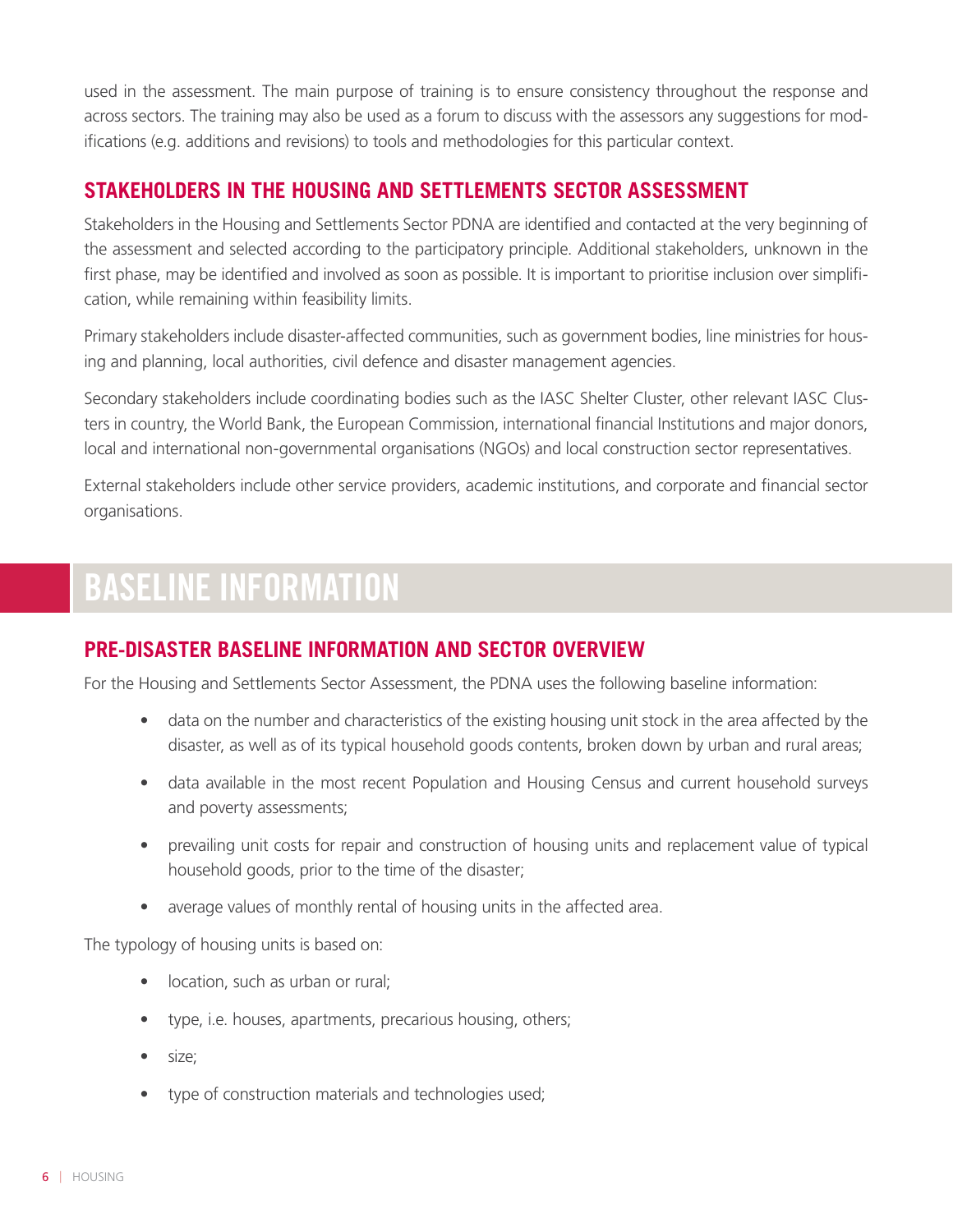- occupancy types (owned, rented, others);
- housing services and infrastructure.

Three to five housing types are generally defined, depending on the diversity of housing in the country. Estimation is made based on available reports and surveys of how many units of each type have been affected, as follows:

- completely destroyed buildings or those beyond repair;
- partially destroyed buildings with a possibility of repair;
- unaffected buildings or those with only minor damage.

The destruction or damage to household furniture and equipment is similarly categorised. For dwellings, a pre-disaster value is estimated on a square metre basis or per housing unit, based on local information from construction industry chambers, housing funds, NGOs involved in the sector, housing cooperatives, classified advertisements, etc.

## **TYPOLOGY AND CONDITION OF HOUSING STOCK**

Below is a list of important baseline information used for the assessment of the Housing and Settlements Sector:

- typical types of housing units in the affected areas, with descriptions of their size (in square metres), layout, etc.;
- main construction materials and technologies used in the affected areas;
- tenure type owner, leasehold, rental, informal rights, etc.;
- number of existing dwelling units in the affected areas, categorised by province, district, village, etc.;
- value of monthly rentals;
- typical household goods and equipment in each type and size of housing units;
- prevailing unit costs for repair and construction of housing units prior to the time of the disaster;
- unit costs or replacement value of household goods and equipment;
- overall construction sector capacity, per month or per year, etc.;
- settlement and planning hierarchy and current state of settlements plans;
- typology of informal settlements in urban areas;
- housing services and infrastructure, typologies and costs (household water management, sanitation, cooking and heating, etc.).

### **HOUSING TYPOLOGY**

It is important to identify the prevailing technologies and materials used for housing in the disaster- affected area to feed into a recovery strategy that should take into account the reduction of future risks posed by the design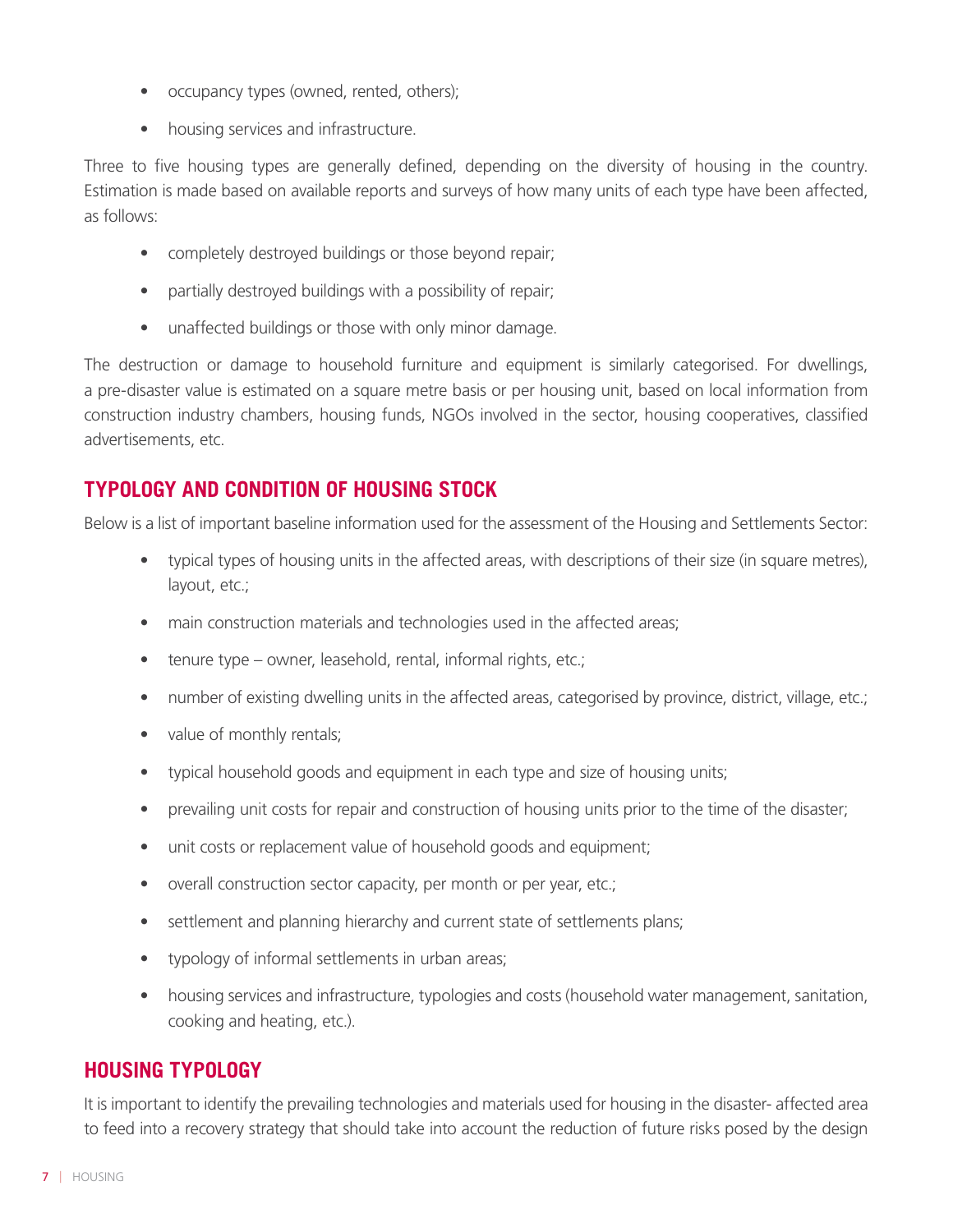as well as construction factors such as material strength and construction standards. The first step is to classify the housing stock according to construction types, such as single- storey, multi-storey, reinforced concrete, brick masonry, adobe, metallic structures, hybrid, size, multi-family arrangements and access to services. Typologies should be illustrated with photographs of examples. Where possible typologies should match existing classification in the Population and Housing Census so as to enable a rigorous gap analysis of what existed before and what currently exists in the aftermath of the disaster.

### **HOME OWNERSHIP/TENURE STATUS**

The assessment should also gather information on tenure – owners, long-term leaseholders, renters, informal settlement occupants and pastoralists. Data should be collected on the number of female-headed households and women's land and property rights. Landlessness, where prevalent, should also be noted. It is important to develop a typology of land tenure in the affected area that includes statutory, customary, religious and informal tenure types. While estimating the extent of tenancy in the affected areas, it would be useful to determine the rental value for different kinds of houses. It is an important basis for calculating losses due to rental income forgone.

Ensure spatial analysis of housing and settlement issues, including density, displacement and risk.

# ASSESSMENT OF DISASTER EFFECTS

### **DAMAGE TO INFRASTRUCTURE AND PHYSICAL ASSETS**

In the PDNA, the following dimensions of disaster effects are measured during the assessment:

- Effects on physical infrastructure and assets;
- Effects on the production, delivery and access to goods and services;
- Effects on governance;
- Effects on risks and vulnerabilities.

### **ASSESSMENT OF THE DISASTER EFFECTS**

In assessing the effects on physical infrastructure and assets, the following definitions of damage and change in flows should be used:

- Damage: total or partial destruction of physical assets existing in the affected area. Damage occurs during and immediately after the disaster, and is measured in physical units (i.e. square metres of housing, kilometres of roads, etc.). Its monetary value is expressed in terms of replacement costs according to prices prevailing just before the event (GFDRR, 2010b, Vol. 2: 2).
- Change in flows (or what was earlier termed 'losses') are defined as changes in the normal economic flows of the economy that may arise in all sectors of economic and social activity due to the external shocks caused by the disaster, which may continue until full economic recovery and reconstruction has been achieved, and are expressed in current values.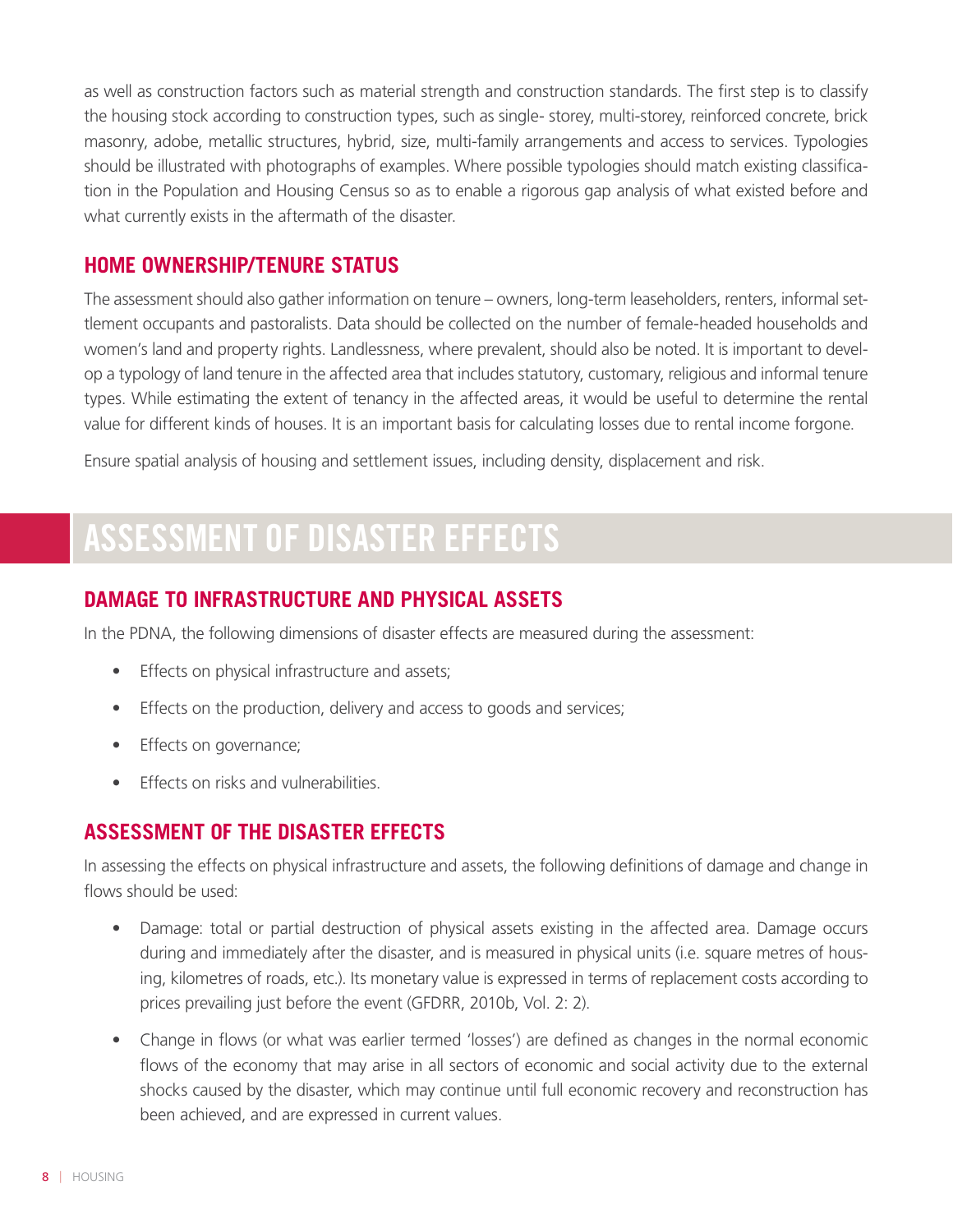The value of damage should be estimated as the cost to repair and rebuild the housing units in the public and private sectors that have been partially or totally destroyed, plus the cost of replacing the destroyed household goods and restoring household services. To this end, the number of units in each type of housing must be multiplied by with the estimated pre-disaster repair and reconstruction unit costs that would enable rebuilding the units to the same (pre-disaster) level of quality and extent. The costs of replacing the destroyed household goods are similarly calculated and added to this estimation of damage.

The unit costs for repair, reconstruction and replacement of destroyed and damaged assets are those prevailing prior to the time of the disaster, still unaffected by scarcity or speculation. Adjustments for eventual multi-year inflation will be introduced later on when reconstruction needs are estimated.

Tables 1 to 3, adopted from a PDNA experience of 2012 Cyclone Evan in Samoa, show how the value of damage and loss is calculated as well as the recovery and reconstruction costs for each defined typology.

| <b>Category</b>                   | Area $(m2)$ | Unit Cost (SAT/m <sup>2</sup> ) | <b>House Value (SAT)</b> |
|-----------------------------------|-------------|---------------------------------|--------------------------|
| Open Samoan fale                  | 90          | 200                             | 18,000                   |
| Open Samoan fale                  | 120         | 250                             | 30,000                   |
| Closed Samoan fale                | 90          | 250                             | 22,500                   |
| Closed Samoan fale with extension | 120         | 250                             | 30,000                   |
| Open European                     | 90          | 400                             | 36,000                   |
| Open European with extension      | 120         | 400                             | 48,000                   |
| Closed European                   | 90          | 800                             | 72,000                   |
| Closed European with extension    | 120         | 800                             | 96,000                   |
| Closed European, 2 floors         | 190         | 1,000                           | 190,000                  |
| Samoan fale, 2 floors             | 190         | 800                             | 152,000                  |
| Faleoo                            | 25          | 250                             | 6,250                    |
| Falepa Latiti                     | 25          | 250                             | 6,250                    |
| N.D.                              |             |                                 | 58,917                   |

**Table 1.** Housing Type and Values in Samoan Currency (SAT)

Source: Estimations by assessment team using official information

**Table 2.** Estimated Damage and Loss Caused by Cyclone Evan, Samoa, in the Housing Sector (thousand SAT)

|                                                | <b>Damage</b> | Loss    | <b>Total</b> |
|------------------------------------------------|---------------|---------|--------------|
| 100% of destroyed housing unit cost            | 9,616.0       | n.a.    | 9,616.0      |
| 50% of significantly damaged housing unit cost | 9,001.4       | n.a.    | 9,001.4      |
| 15% of damaged housing unit cost               | 14,830.2      | n.a.    | 14,830.2     |
| Destroyed household goods                      | 4,903.7       | n.a.    | 4,903.7      |
| Demolition of household goods                  | n.a.          | 1,72.4  | 1,672.5      |
| Temporary shelter costs (already spent)        | n.a.          | 1,602.9 | 1,602.9      |
| Rental losses                                  | n.a.          | 1,728.0 | 1,728.0      |
| Total                                          | 38,351.3      | 5,003.3 | 43,354.5     |

Source: Estimations made by assessment team on the basis of official and private information. *Note:* n.a.=not applicable.

<sup>1</sup> Fale is a traditional house in Samoa

<sup>2</sup> Source :post disaster needs assessment report Cyclone Evan 2012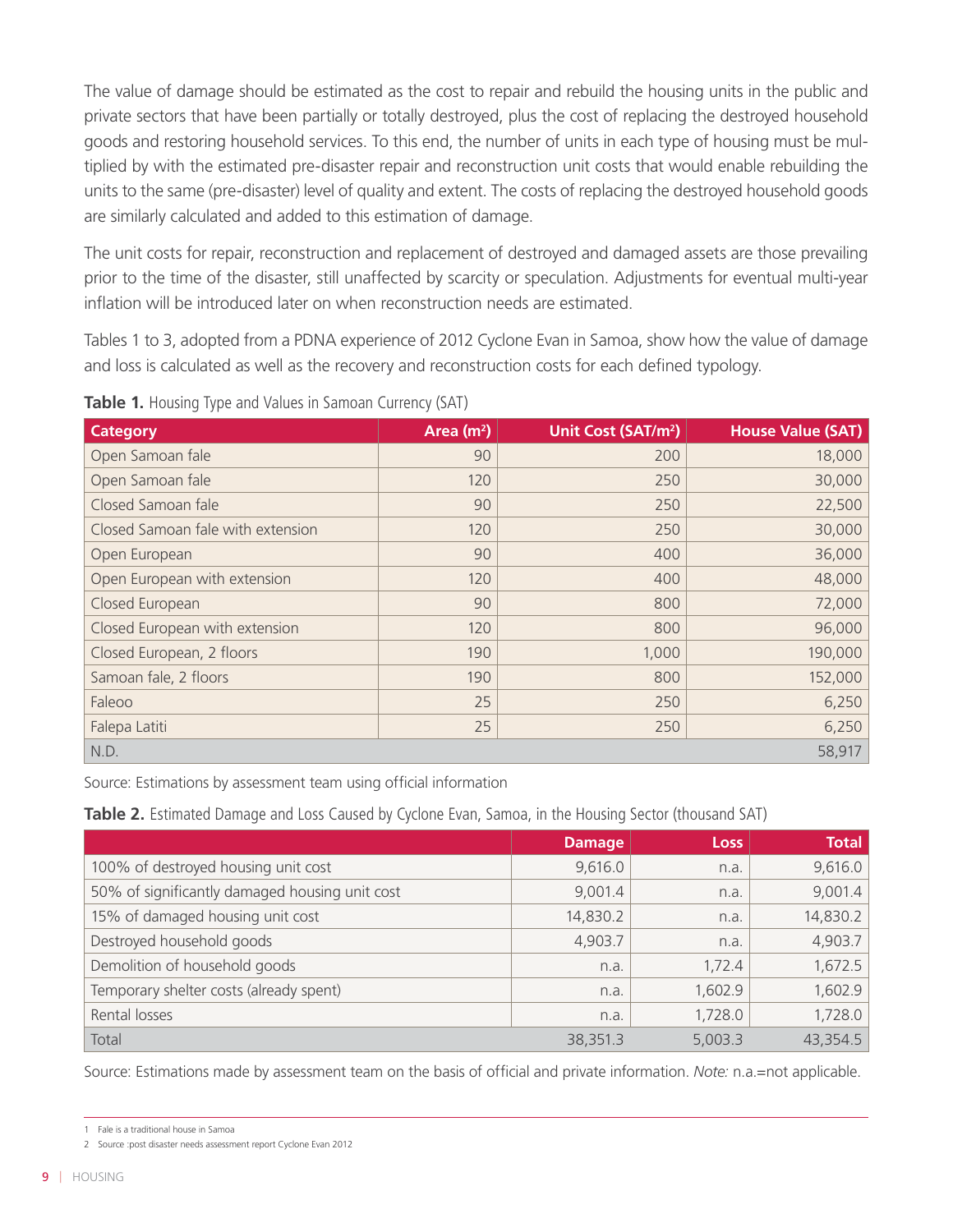**Table 3.** Estimated Post-disaster Requirements for Recovery and Reconstruction (thousand SAT)

| <b>Activities</b>                                    | <b>Recovery</b> | <b>Reconstruction</b> | <b>Total</b> |
|------------------------------------------------------|-----------------|-----------------------|--------------|
| Demolition and debris/mud removal                    | 1,672.4         | n.a.                  | 1,672.4      |
| Development and transfer of reconstruction standards | 500.0           | n.a.                  | 500.0        |
| 15% of damaged housing unit cost                     | n.a.            | 14,502.5              | 14,502.5     |
| Destroyed household goods                            | n.a.            | 13,548.7              | 13,548.7     |
| Demolition of household goods                        | n.a.            | 14,850.2              | 14,850.2     |
| Temporary shelter costs (already spent)              | n.a.            | 4,903.7               | 4,903.7      |
| Total                                                | 2.172.4         | 47,805.1              | 49,977.0     |

Source: Estimations made by assessment team on the basis of damage and loss. *Note:* n.a.=not applicable.

### CATEGORIES OF HOUSING UNITS AND REPLACEMENT COSTS

The estimates of damaged or destroyed household goods can be established on the basis of a sample survey or any other household survey or census that had been previously conducted on the ownership of household goods. The cost of household goods can be worked out on the basis of market inquiries. Based on damage, varying percentages can be applied to different types of households.

NOTE: If a building type is extremely vulnerable, even without suffering any damage, it may be categorised for replacement or retrofitting to benefit from technical and financial support, as a mitigation approach to the housing stock (Pakistan 2005 earthquake experience). However, this will not be included in the estimate of the effects of the event nor the estimate of the value of damage and change in flows. It may be introduced as part of recovery needs.

### **ASSESSMENT OF CHANGE IN FLOWS**

In order to estimate the value of the change in flows, an estimated calendar of repair and reconstruction should be made, as the estimation of such also includes a temporal dimension.

The assessment of change in flows is based on an examination of the construction sector's capacity in the affected country or area, which takes into consideration local availability of construction materials, equipment and labour, as well as other possible constraints for reconstruction (such as timely availability of financing, preconditions such as risk mapping or urban planning). The assessment should provide the time frame for the duration and phased discontinuation of any temporary shelter scheme, and the normalization of sector conditions.

The following change in flows are typical of the Housing Sector:

TEMPORARY HOUSING: The cost of temporary accommodation that may need to be provided while definitive housing solutions are being prepared must also be estimated. The number of temporary solutions must coincide with the number of families who have lost their homes, and not necessarily with the number of dwellings destroyed (which may have housed more than one family per unit), as temporary solutions generally do not allow more than one family to be housed per unit. Temporary solutions may include rental or hosted options requiring financial or material support, temporary measures to make damaged buildings habitable, or temporary shelter constructed by the affected population.

Shelter alternatives may consist of temporary shelters in buildings normally used for other purposes or ad hoc constructions. When existing facilities such as schools, churches or sports venues are pressed into use, one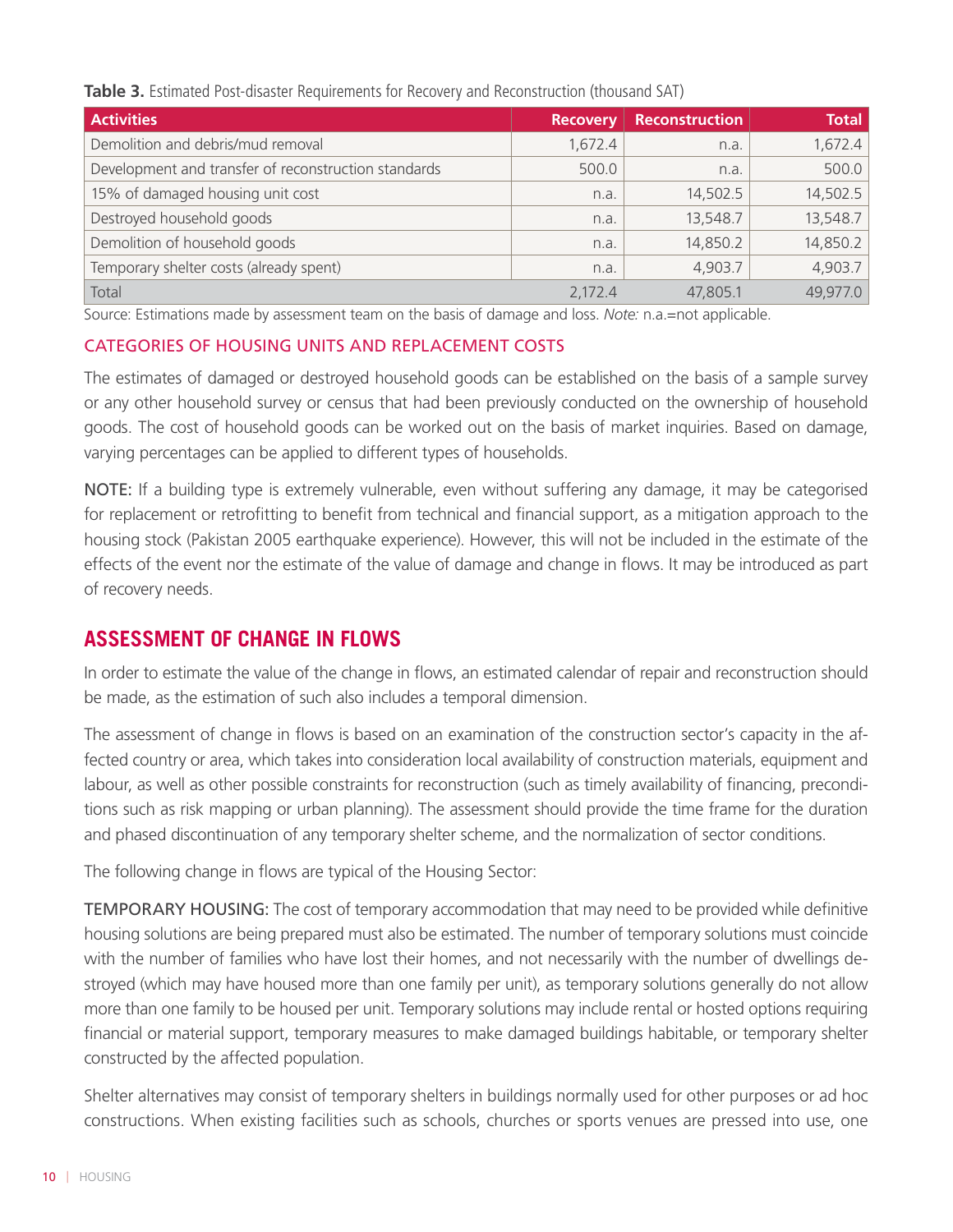must estimate the cost of repairing any resulting damage once the facility has been returned to normal use, as well as the cost of not carrying out the activities for which the buildings are normally intended. This cost must be registered under the corresponding sector (such as schools under education) rather than under housing and human settlements.

When temporary camps or shelters are built, it will be necessary to estimate the cost of construction and related services, such as the provision of water, latrines and electric power. These costs are normally estimated on the basis of the number of square metres and the unit cost of construction of each temporary housing solution, combined with the number of dwellings or homes involved.

DEBRIS DEMOLITION AND REMOVAL: These costs may represent significant portions of total estimation of the value of the effect, depending on the type of disaster damage. These costs are different from the emergency-related costs incurred during the emergency stage, when certain components of buildings must be demolished or some debris removed in order to locate, rescue and assist victims. Non-rescue demolition costs are highly variable, depending on the type of materials used in the construction of damaged dwellings, their location and the demolition methods. To facilitate estimates, specialists often use overall unit cost estimates by type of dwelling, multiplied by the number of units affected. The costs of removing debris are often estimated based on the volume to be removed, the unit cost of removing and disposing of debris and the number of each type of affected dwelling units. Estimates may include the preparation of disposal and recycling facilities.

HOUSING AND HUMAN SETTLEMENT VULNERABILITY REDUCTION: After a major disaster occurs, a decision may be taken to protect dwellings and other buildings and settlements against the possible occurrence of similar phenomena in the future. The cost of land stabilisation, flood protection and structural reinforcement should be estimated as part of the described change in economic flows associated with the event, and presented as part of the housing reconstruction plan. Given the wide range of possible endeavours, it is not possible to adopt a single estimate procedure. However, we recommend determining the main work required for each type of dwelling, and estimating a unit cost per dwelling.

RELOCATION OF DWELLINGS: Estimates must be made of all costs for temporarily or definitively relocating human settlements to less vulnerable areas if such relocation is necessary. This calculation should not include the cost of evacuation incurred during the emergency stage.

The costs that must be included under this heading include the following:

- the value of the land where new dwellings are to be located;
- the cost for the provision of access, water, sanitation, power, telecommunications and related basic services;
- the cost of land documentation:
- settlement planning and demarcation costs;
- the cost of transporting furniture and equipment to their new location;
- the cost of new dwellings.

All these costs can be obtained per square metre of construction or as an overall total per housing unit, and then multiplied by the number of households to be relocated.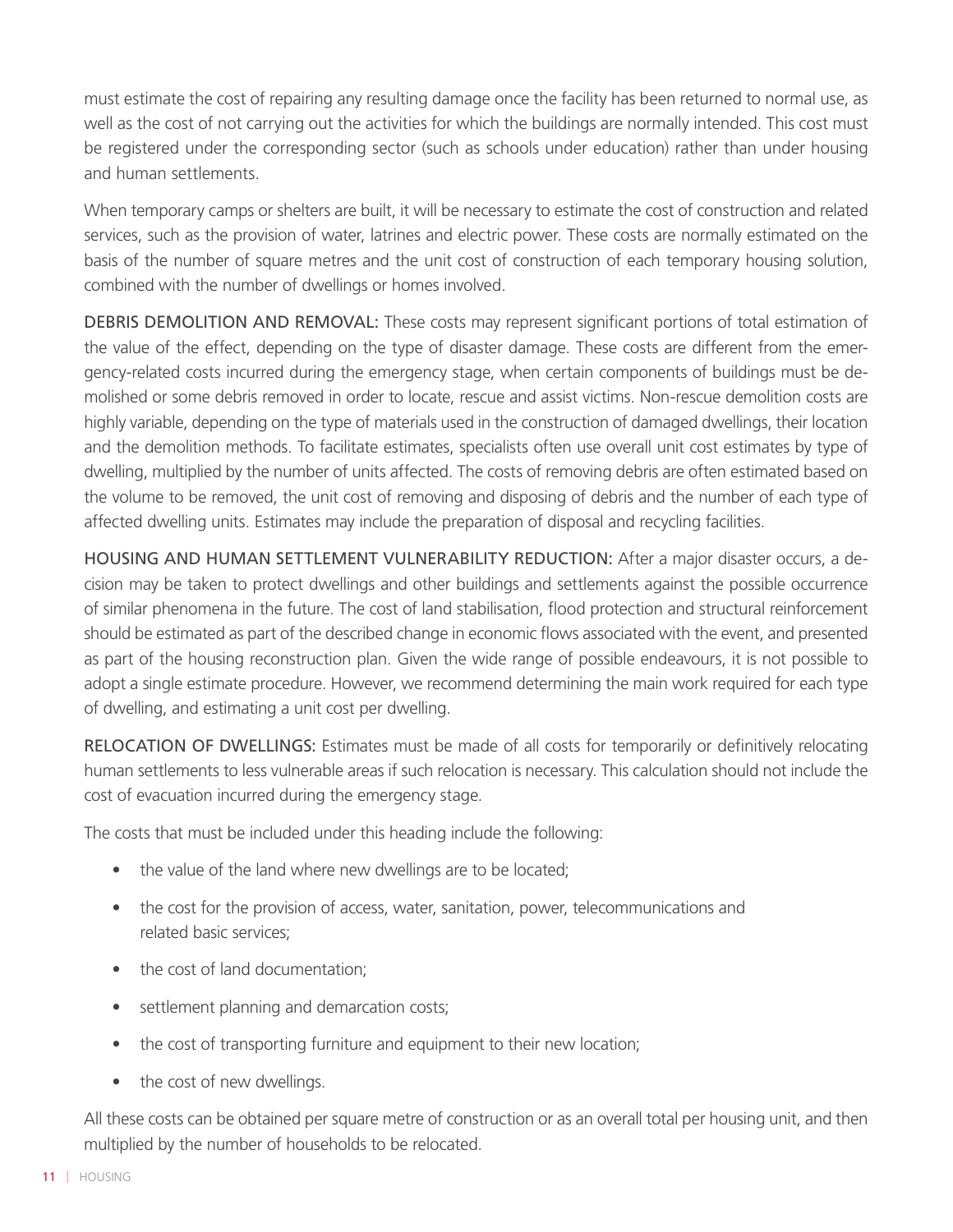#### GOVERNANCE AND SOCIAL PROCESSES

The scope of the assessment of governance and social processes in the Housing Sector is to:

- describe the policies and regulatory instruments guiding the production and management of housing, land and settlements;
- with particular emphasis in the zone affected by the disaster, provide an overview of the roles and responsibilities of central, local, and any intermediate levels of government, the state of both operational and fiscal decentralisation in the country, and the normal mechanisms for fiscal mobilization and distribution;
- describe the pre-disaster situation of the municipalities, including information on financial, human, and technical capacities;
- provide information on losses and damage of the municipality caused by the disaster, the functioning of the municipality after the disaster, and coping strategies;
- based on the roles and responsibilities defined in the legal framework, analyse the capacity and magnitude of central and local government to comply with its obligations.

### **LAND**

Responsibilities for land are often fragmented between different government bodies. Different tenure systems operate in parallel – statutory, customary, religious and informal. Each tenure system may have its own governance and administration system.

In urban areas, existing regulatory frameworks and development plans may not be feasible or appropriate for current conditions and may not be enforced. Informal settlements may be home to a high proportion of the urban population, much of which is without legally recognised land or property rights. Settlements may be located on land with contested ownership. Others may have developed in hazardous or environmentally sensitive locations such as steep slopes, flood plains, forests and coastal areas.

In rural areas of many countries, most land rights are not surveyed or registered. In countries with customary law, the traditional authorities often have an in-depth historical knowledge of who has the land rights and where the lands are located. In general, rural land ownership is less contentious, although there are many rights-holders that may not be immediately apparent, including the mobility rights of pastoralists. Rural populations may also face issues of natural hazards or environmental sensitivity.

The following is a list of land issues that may affect the implementation of a housing and settlements recovery plan:

- Land and property registers may not be up-to-date and there is limited coverage in the affected area, or records have been damaged or destroyed.
- Land and property documents may be lost, damaged or destroyed.
- There is limited government capacity to recover/restore land records or civil documentation.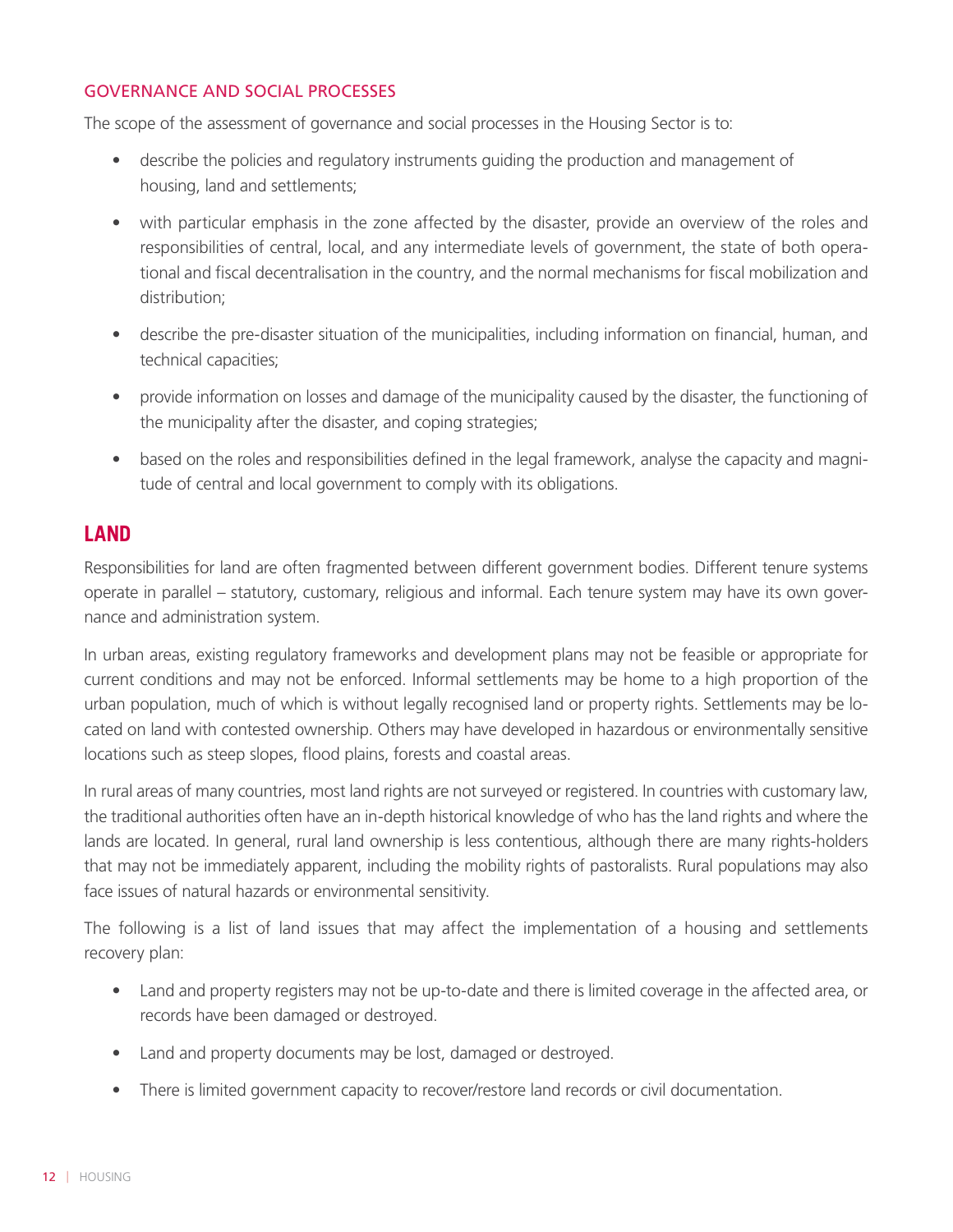- The affected area may include significant populations living in informal settlements without legally recognised land rights and/or whose building standards do not conform to planning regulations and building codes.
- Significant numbers of affected populations live on hazardous land.
- The affected area may include significant populations holding land under customary or informal tenure that is not legally recognised by the government.
- There may be a previous legacy of conflict between, or discrimination against, communities in the affected area.
- Land may be rendered uninhabitable or may simply disappear due to landslides or changed watercourses. Property boundaries may have disappeared and may need to be.
- There may be limited public awareness of administrative procedures and weakened capacity of land institutions to respond to the surge in demand for their services.
- There may be a need to identify land for camps or transitional shelter, or for relocation and reconstruction.
- People may occupy land and property left behind by families who have fled or who are deceased. Eviction of occupants and tenants may increase.
- Women and orphaned children may be at risk of disinheritance.
- Boundary and ownership disputes can be common, including between rural communities.
- Unrealistic land-use regulations (e.g. no-build zones) or relocation programmes may be promoted in the name of risk reduction.

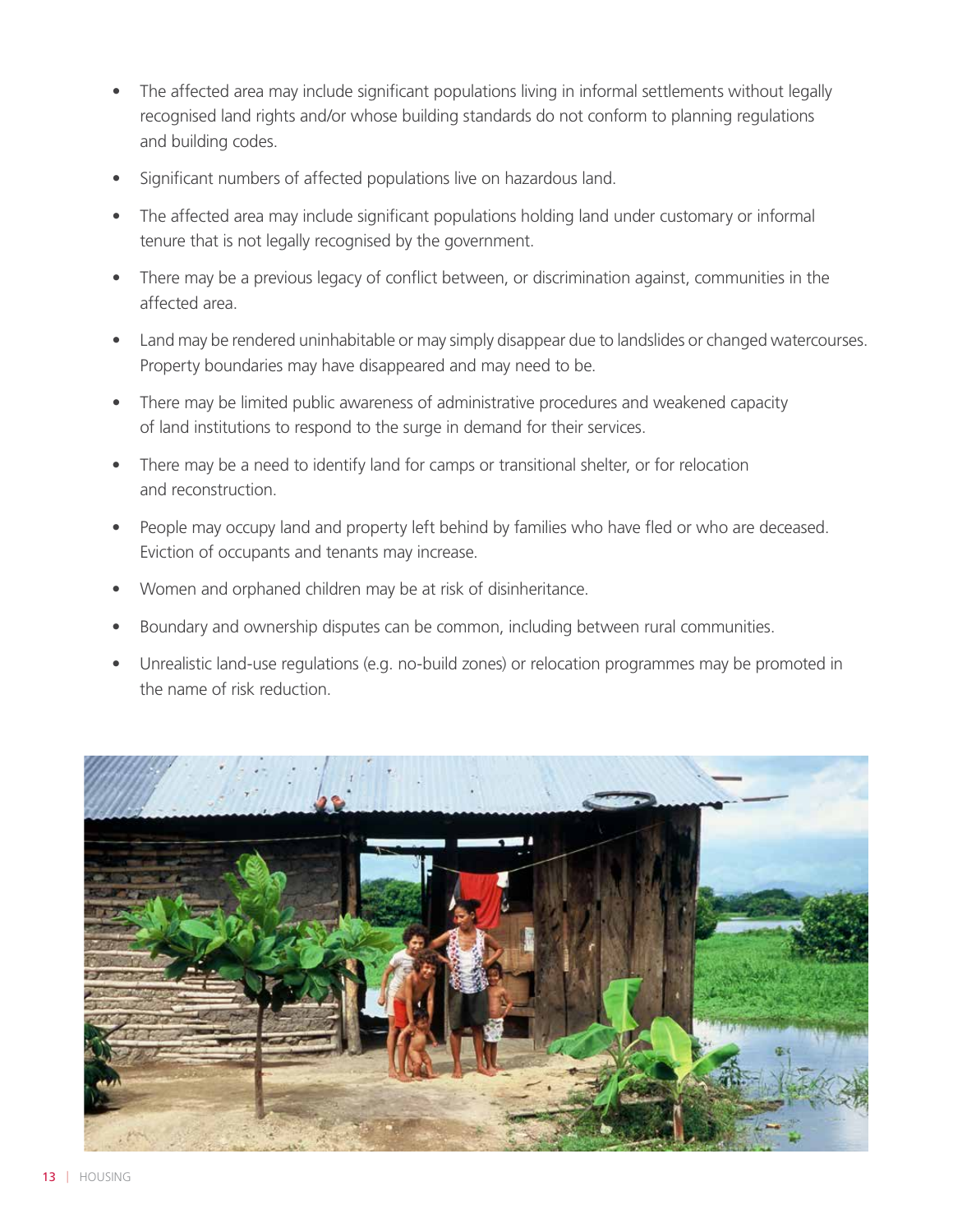Some of the main land-related data that may be required are shown in Table 4.

| Table 4. Land records-related data required for a PDNA |  |
|--------------------------------------------------------|--|
|--------------------------------------------------------|--|

| <b>Issue</b>                                              | <b>Data Required</b>                                                                                                                                                                                                                                     |
|-----------------------------------------------------------|----------------------------------------------------------------------------------------------------------------------------------------------------------------------------------------------------------------------------------------------------------|
| Lost or hazardous land<br>(that cannot be recovered)      | • Number of parcels affected<br>• Land area affected (size in ha)<br>• Number of households affected<br>• Estimated land value for lost and hazardous land                                                                                               |
| Reduced government<br>capacity                            | • Damage to government buildings and equipment<br>• Deceased/injured staff                                                                                                                                                                               |
| Damaged/destroyed<br>land records                         | • Measures to secure government records<br>. Number of government records to be replaced<br>• Staff, equipment, time and cost to replace government records<br>• Cost to individuals to replace their land and property records                          |
| Land for temporary<br>or transitional shelter<br>or camps | • Estimated land area required for different shelter uses<br>• Value of land<br>• Compensation to occupants<br>• Support to adjacent communities<br>• Land demarcation and layout costs<br>· Service provision<br>· Total cost of serviced land delivery |
| Occupancy type                                            | . Number of occupancies with no legal status<br>• Number of house tenants<br>• Number of apartment tenants<br>• Number of apartment owner-occupiers<br>• Number of house owner-occupiers                                                                 |
| Land tenure types                                         | • Number of land tenants<br>• Number of land owner-occupiers<br>• Number of land part-owners                                                                                                                                                             |
| Informal settlements<br>land types                        | . Number of houses built informally on public land<br>. Number of houses built informally on private land<br>. Number of households living in informal settlements                                                                                       |
| Displacement status                                       | • Number of households displaced<br>• Reasons of displacement<br>. Number of households in need of relocation                                                                                                                                            |
| Potential relocation                                      | • Number of households declared by the government as requiring immediate<br>permanent relocation<br>. Number of households declared by the government as requiring immediate<br>temporary relocation                                                     |
| Potential land disputes                                   | • Number of each type of land disputes<br>• Number of households for which the dispute can be settled temporarily<br>. Number of households for which the dispute can be settled permanently.                                                            |

In parallel, a more detailed institutional assessment will be required. Tools for such assessments are available in: Land and Natural Disasters: Guidance for Practitioners (UN Habitat, 2010).

### **HOUSING SECTOR POLICIES AND FINANCING**

The Housing and Settlements Sector PDNA needs to provide an understanding of the principal elements of housing sector policy, particularly with respect to housing construction and financing; and the roles of the central, regional, and local governments. It also needs to assess government policies and capacities towards the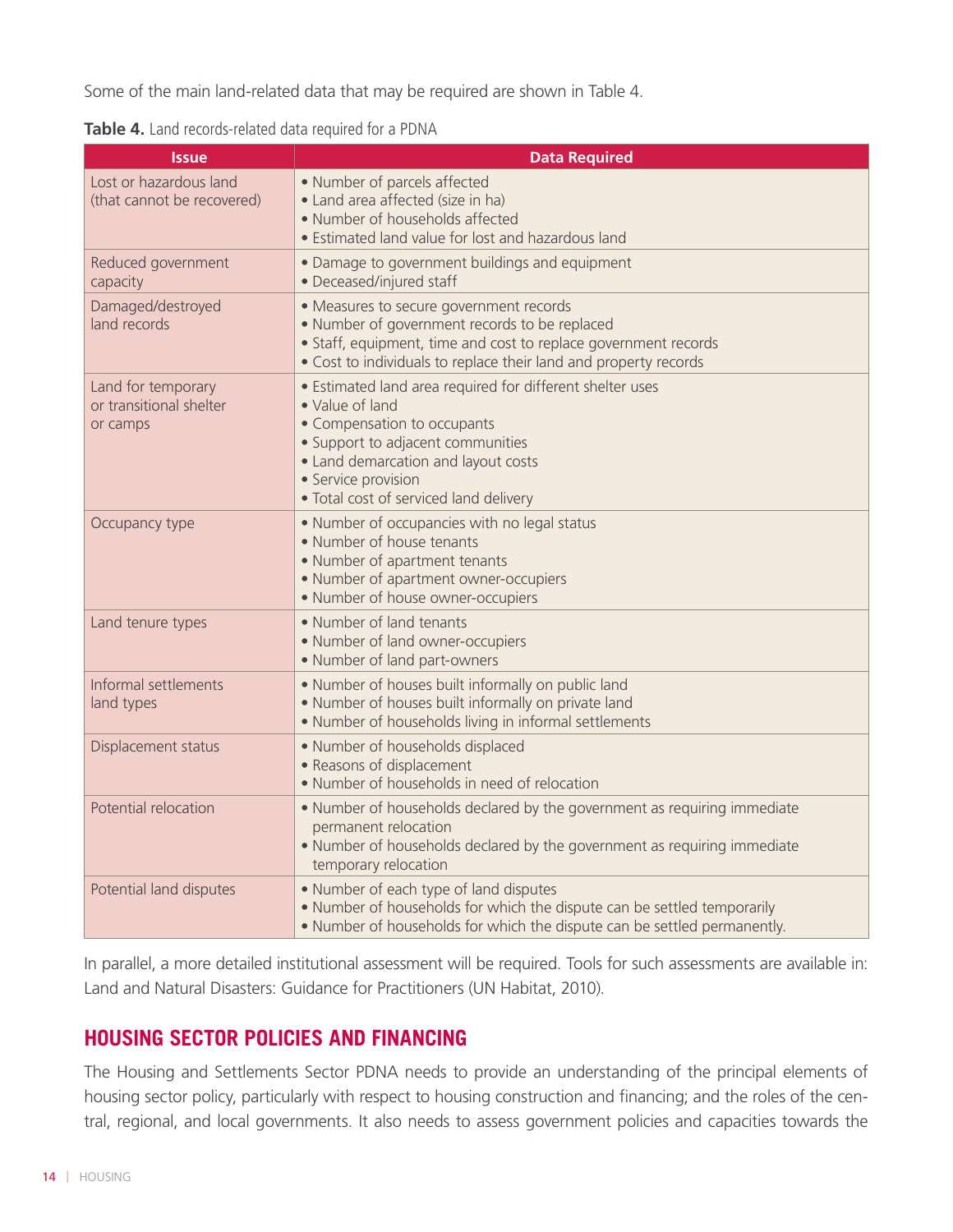provision of housing to low-income and vulnerable populations, including any subsidy programmes or direct provision efforts that might be relevant to the reconstruction process.

Other component parts of the Sector PDNA involve the description of the procedures for approving and issuing building permits for reconstruction, repair and retrofitting of damaged houses; and the analysis of the construction practices used prior to the disaster, construction sector capacity, operations, regulations and quality assurance.

The Housing Sector PDNA needs to assess the policies and regulatory frameworks related to the spatial distribution of housing including residential and urban development and planning, densities, livelihoods, and linkages to services and infrastructure.

### **LOCAL INFRASTRUCTURE CONSTRUCTION, PROVISION AND OPERATION**

Summarise the principal elements of policies that govern the provision and regulation of basic local infrastructure, particularly with respect to operations and financing (both capital and operational), and the roles of the central, regional and local governments or other entities.

Analyse the requirements and/or any programmes already contemplated for post-disaster infrastructure reconstruction and the suitability of these programmes for the reconstruction of local infrastructure in the communities affected by the disaster, for both in-situ reconstruction and relocated housing.

Ensure that similar information has not been already been collected by other sector teams such as the Infrastructure Team.

## **CAPACITY FOR SECTOR RECOVERY**

The assessment will need to collect information to determine the capacity for recovery and reconstruction in terms of administrative capacity, financial capacity, market capacity, pre-existing projects and ongoing housing projects. It must also determine what is needed to strengthen the capacity of the government authorities managing housing and other relevant government institutions to lead, manage and coordinate the short- and longterm recovery of the Housing and Settlements Sector. The following capacities need to be assessed:

- The capacity of the government and/or other sectors in terms of the necessary technical and administrative capacity to lead and manage recovery efforts, including regulation of private housing reconstruction. Since housing is a usually a large proportion of reconstruction activity, modified institutional arrangements may be needed to address the increased capacity required.
- One of the capacities needed to support recovery and reconstruction is the availability of building skills. Civil/structural engineers, building contractors, masons and carpenters need to guide the process of reconstruction, and their availability in the affected area is an indicator of technical and professional capacity. The knowledge and skill level of this labour force will also need to be taken into consideration.
- The Construction Sector is also described in terms of capacities for building material production and fabrication, and in plant and equipment, which includes locally extracted materials such as sand, gravel and timber.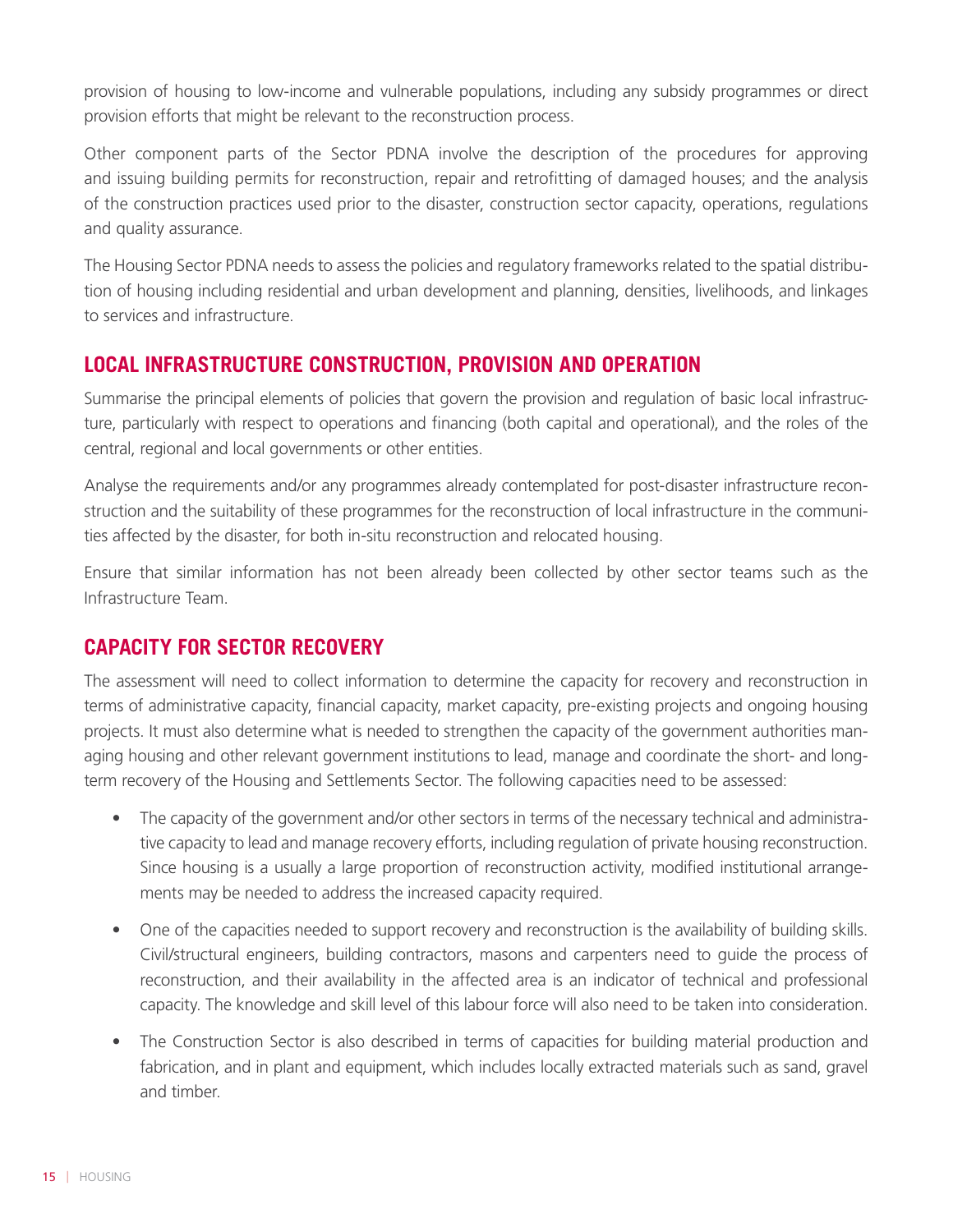### **SOCIAL PROCESSES**

An assessment of the locally present social hierarchy, social cohesion and presence of community -based organisations (CBOs) is an important aspect of all sectors covered in a PDNA, but is particularly important for Housing and Settlements Sector assessment. Previous experience of disasters, and perceived priorities and intentions for the emergency phase and for reconstruction are needed both to inform the reporting on the impact of the disaster on households and groups within the community and the housing baseline on housing typologies. These typologies include the processes involved in housing construction, social structures pertaining to household tasks, household incomes and resources, settlement history and development dynamics.

The level of social cohesion or fragmentation has implications for a number of issues such as: protection of vulnerable sections of community; the resolution of disputes on land and tenure; decentralised monitoring of the recovery programme; and training of community members for participating in recovery operations. This information can be obtained through semi-structured interviews with key informants, focus group discussions and direct observation of how the human settlement has been constructed. See social impact assessment methodology in World Bank's GFDRR, Vol. 1 (2010a).

Social assessments can help analyse the role and perception of government authorities in housing and area development. They may also analyse how the local agencies are organised, as well as the presence, capacity and acceptance of religious, political, international and national NGOs and media organisations that were operational before the disaster or that newly arrived after the disaster.

### **PRIVATE SECTOR CAPACITY**

Data to be gathered include previous experiences of disaster, emergency response, recovery and reconstruction within the private sector. The sector comprises international and multinational actors who are present in the affected country and national small-, medium- and large-scale enterprises, including importers, distributors, producers, fabricators, vendors, and providers of goods and services. In the Housing Sector this includes construction materials, tools and equipment, and transport. It includes water, fuel and energy providers analysed further under Infrastructure Sector assessments. Coordination with national professional institutes can inform the assessment of private sector technical professional capacity such as engineers, architects, project managers and quantity surveyors. Built environment professional institutes may participate in the PDNA and in further roles supporting recovery planning and management. Construction labour force capacity may also be assessed including a prediction of migrant worker numbers and sources to supplement the local workforce.

### **BROADER GOVERNANCE ISSUES IN THE SECTOR**

If the initial assessment reveals that the damage to the houses has been caused by faulty construction or improper land use, then the compliance of improved building and site planning standards becomes vital to ensure the inclusion of disaster risk reduction (DRR) in the recovery process. In this context, it is necessary to review the existing housing policies, urban development policies, planning, the building code and by-laws, and the capacity of the Housing Ministry national and local government and the national Construction Sector to enforce the building codes and their technical capacity to support housing construction. This requires a vigilant monitoring of construction and site planning standards at all the important stages of recovery. It also requires a robust build-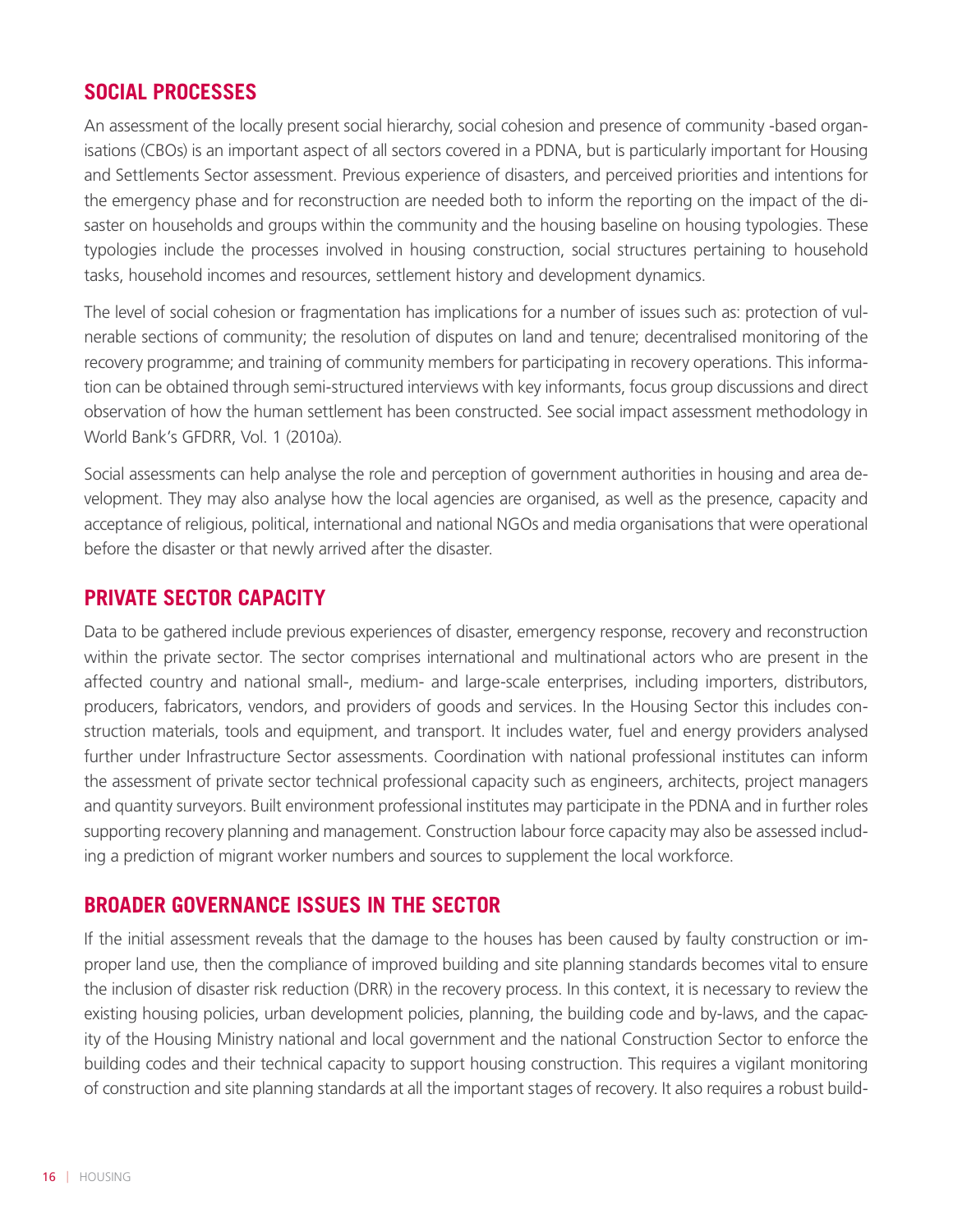ing regulation system to be in place. The information on this element can be obtained by reviewing the local building and town planning by-laws as well as interviews with local government officials, construction sector representatives and homeowners.

### **INCREASED RISKS AND VULNERABILITIES**

The assessment in the Housing Sector relating to risks has two key objectives:

- o To assess immediate disaster risks to shelter and housing in order to avoid new threats or deteriorating conditions.
- o To assess pre-existing vulnerabilities and factors that contributed to damage and loss in the sector in the current disaster.

In the Housing Sector, a key element of the assessment is to identify immediate risks, particularly risks to the population caused by the lack of housing. This may include the risk of additional hazards such as landslides, heavy rains or further tremors, which can threaten greater loss of housing and cause more displacement. Below are some key indicators that must be assessed:

- additional hazards and risks that may further destroy housing and hamper the recovery process. These risks may be due to landslides, upcoming rainy season, hurricane season, further tremors, etc., They also include environmental risks, socio-political risks, including conflict risk due to displacement and lengthy stays in camp sites;
- new vulnerabilities such as lack of a sense of security among men and women for lack of privacy in housing. Other camp- and displacement-related risks include exploitation and gender-based violence (GBV).
- fear of robbery of possessions left behind in their housing, preventing people from leaving damaged housing sites;
- safety risks related to the continued presence of severely damaged structures, the occupation of damaged buildings from unsafe repairs;
- health risks from increased exposure to weather conditions and from poor sanitation and hygiene, and poor cooking facilities in temporary shelters and in damaged buildings;
- socio-economic status and profile of displaced households to assess their capacity to participate in housing recovery;
- priority mitigation measures needed to avoid another disaster or the further deterioration of housing conditions.

NOTE: Cyclones and flooding can affect productive assets differently from earthquakes; for example, the risks to livelihoods and prioritisation of activities are different. In addition, since flooding lasts longer, lack of access to the flooded area may affect the accuracy or timing of assessments. Urban and rural livelihood damage and recovery will show different characteristics, which should be also considered.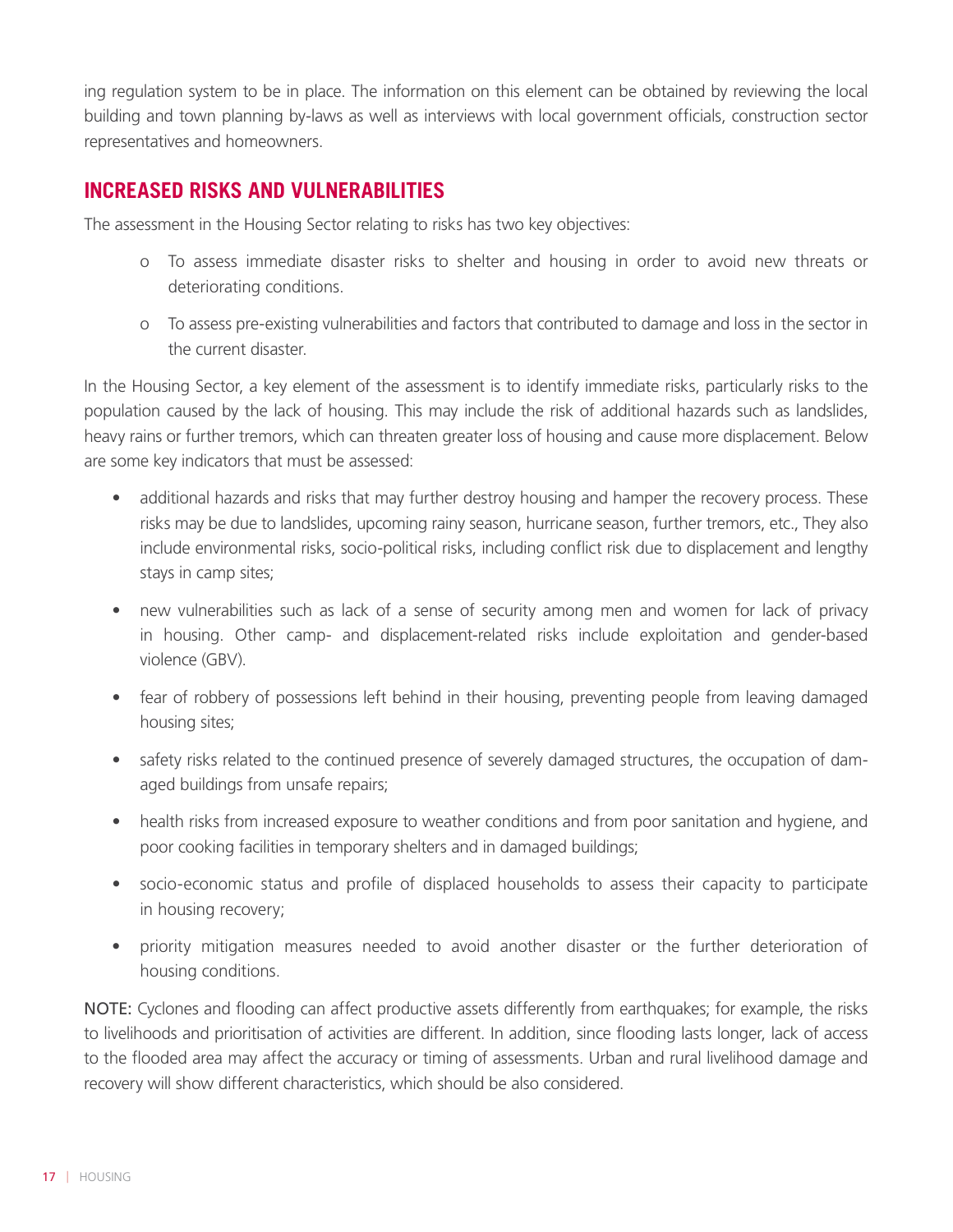# ASSESSMENT OF DISASTER IMPACT

Impact refers to the consequences of the effects in terms of its short-, medium- and long-term implications. These consequences may be described through 'business-as-usual' scenarios, worst-case scenarios and bestcase scenarios. The Housing Sector Assessment Team must make additional estimations that would suggest in what way the effects evident in the Housing Sector would have an impact at the macro- and micro-levels of the economy and the society.

For the macro-economic analysis, the Housing Sector Assessment Team provides the macro-economist with the following values:

- the imported component of housing reconstruction costs (comprising the items that are not produced locally, but must be imported from abroad); expressed in percentage terms (%) of the total reconstruction needs once they have been estimated. This information is to be used for the analysis of impact on the balance of payments;
- the estimated share of the central government of the costs for the humanitarian temporary shelter scheme , and of the cost of demolition and removal of rubble. This information is to be used for analysis of impact on the fiscal budget;
- the estimated loss of rental revenues that the private sector owners will sustain while rented houses are being repaired or rebuilt. This information is to be used by the macroeconomist for the estimation of GDP impact.

For the analysis of personal or household impact, make the following estimates and submit them to the appropriate expert:

- the value of any increase on rental payments that families must meet when rented homes have been destroyed and cannot be used until reconstructed;
- rent costs for displaced families (previously owner occupiers);
- any higher cost of transportation incurred by family or household members during their temporary occupation of shelter camps or alternative housing arrangements;
- any loss of household-based livelihood facilities and the cost of temporary arrangements to operate.

### **THE HUMAN DEVELOPMENT IMPACT**

Disasters can also have a lasting socio-economic and human development impact that should be assessed during the PDNA.

For poor and middle-income populations, housing/shelter may be the most important asset owned by the household. It may be used as the location for micro-enterprises such as backyard gardens and other home-based enterprises. Therefore, loss of shelter may be a double loss to many of the poorest in the society, because it also involves not only loss of shelter, but also loss of income.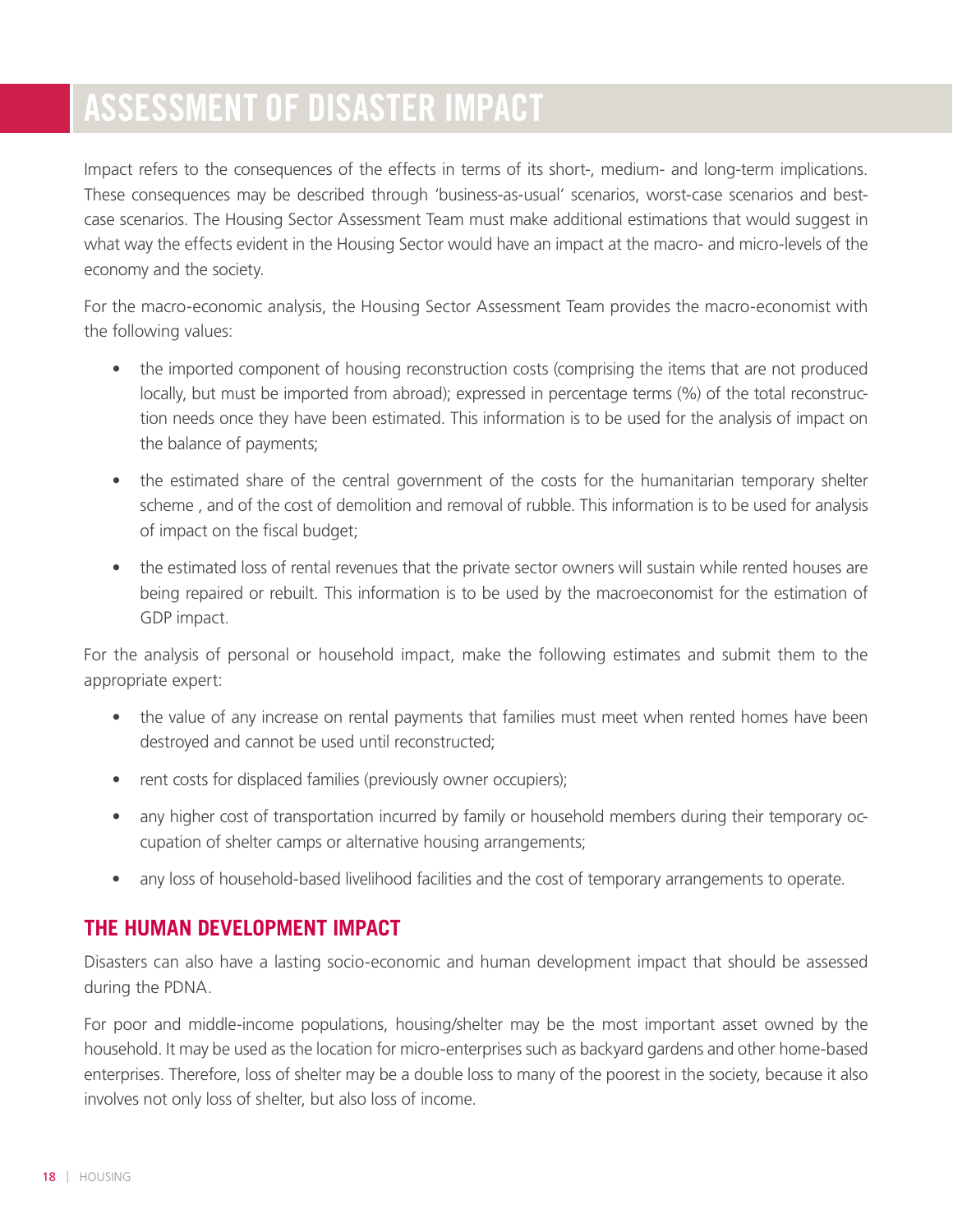Populations affected by disasters may experience a significant loss of employment and income, a deterioration of livelihood options and opportunities, a decline in the provision of and access to critical services, increased prices and other negative effects. This may increase the number of people living below the poverty line in the affected areas and in the country as a whole. Natural disasters that significantly affect the Housing Sector including land are likely to have serious consequences for increased poverty, particularly for small and marginal households. The assessment team should estimate the effect on national and regional poverty levels over time and by rural and urban sectors, as well as the criteria for determining poverty levels.

The proportion of household income spent on shelter- and housing-related needs is a key criterion to monitor.

Disaster-induced poverty will also affect the time necessary to achieve the Millennium Development Goals (MDGs) at the provincial and national levels. To estimate the human development impact of the disaster, it is useful to:

- determine the proportion of households/persons who are now living in sub-standard housing conditions as a result of the event (compared to those living in such conditions before the event) as this can be an indicator of the human and social impact of the event;
- analyse the performance on human development components before the disaster utilising a precrisis baseline (pre-disaster human development trends, including key challenges, and the salient features of the policies implemented pre-crisis that influenced the condition of human development for affected populations);
- project/forecast human development performance into the future (both for the year in which the disaster occurred and for the following year/s) based on past performance had the disaster not occurred, utilising clearly stated assumptions.

# THE SECTOR RECOVERY STRATEGY

This section outlines the key elements of the Sector Recovery Strategy. Housing rehabilitation/reconstruction is one of the key elements in closing the gap between emergency relief and sustainable recovery. It restores people's sense of normalcy and is a first step towards reactivating the productive economy. Building the capacity of national and local authorities to promote, supervise and guide planning and construction processes is essential for a successful and sustainable reconstruction process. The local authorities should be enabled to set up legislative and regulatory frameworks to promote local initiatives and local involvement in planning and construction issues. In defining the strategy for the Housing Sector, the following issues may arise:

- policy and regulatory framework and institutional capacity building;
- land and property;
- financing;
- labour and implementation;
- technology and construction practices;
- architectural design;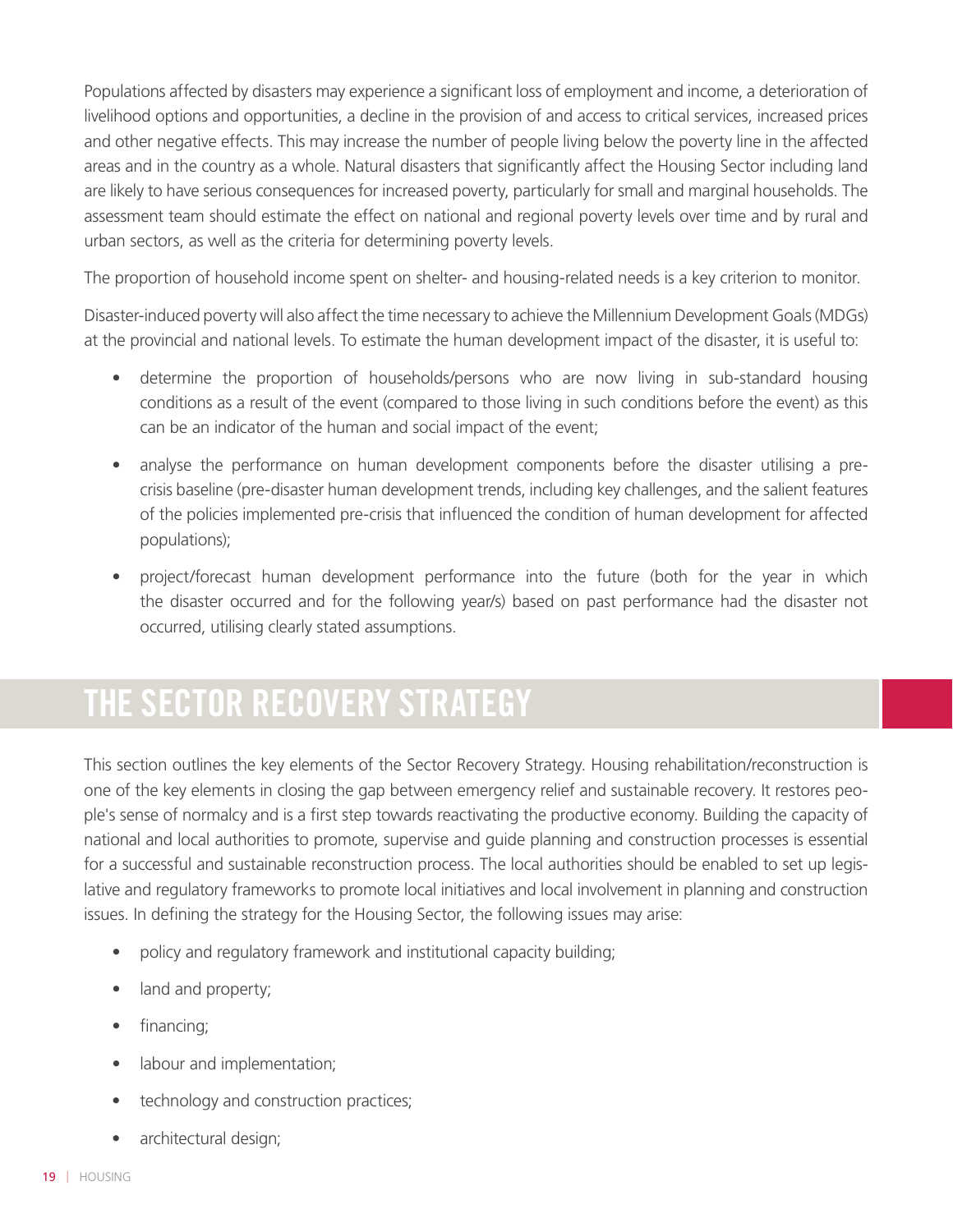- construction materials;
- building codes and compliance mechanisms and quality assurance;
- risk reduction measures related to settlement or construction.

### **THE SECTOR RECOVERY PLAN**

In line with the PDNA guidance on the recovery strategy (in Volume A), the Sector Recovery Plan should be formulated following the results-based model, and therefore include: (i) priority needs; (ii) interventions required in the short, medium and long term; (iii) expected outputs; (iv) recovery costs; and (v) intended outcomes. Table 5 provides an example of how this plan may be formulated in the sector. See also Annex 1 for a table that may be used for the Recovery Plan.

Table 5. Indicative Example of a Results-based Recovery Strategy

| <b>Priority Recovery Needs</b> | <b>Interventions</b> | <b>Expected Outputs</b> | <b>Recovery Costs</b> | <b>Intended Outcomes</b> |
|--------------------------------|----------------------|-------------------------|-----------------------|--------------------------|
|                                |                      |                         |                       |                          |
|                                |                      |                         |                       |                          |
|                                |                      |                         |                       |                          |
|                                |                      |                         |                       |                          |
|                                |                      |                         |                       |                          |
|                                |                      |                         |                       |                          |
|                                |                      |                         |                       |                          |
|                                |                      |                         |                       |                          |
|                                |                      |                         |                       |                          |
|                                |                      |                         |                       |                          |
|                                |                      |                         |                       |                          |
|                                |                      |                         |                       |                          |

### **RECOVERY NEEDS**

This section describes the main considerations for estimating post-disaster recovery needs in the Housing and Settlements Sector. During the PDNA it will be important to have intersectoral consultations to avoid double counting recovery needs and costs.

Intersectoral consultations, more importantly, assist in highlighting the recovery challenges faced by one sector due to constraints arising out of another sector. For example, destruction of jetties used by boats, which bring in goods for housing construction, might delay the timetable for reconstruction or increase price.

In order to estimate the overall recovery needs for the sector, the following criteria and costs need to be included:

- the quantitative estimation of destroyed physical assets that need to be rebuilt, repaired or retrofitted. This needs to be deducted from capacity of the country to respond to the disaster and of the ongoing self-recovery to achieve the residual deficit, which should be addressed by the Recovery Plan (needs = losses – capacities);
- the cost of introducing disaster risk reduction measures in reconstruction, repair, retrofitting or relocation activities as well as in the repair or reconstruction of critical infrastructure;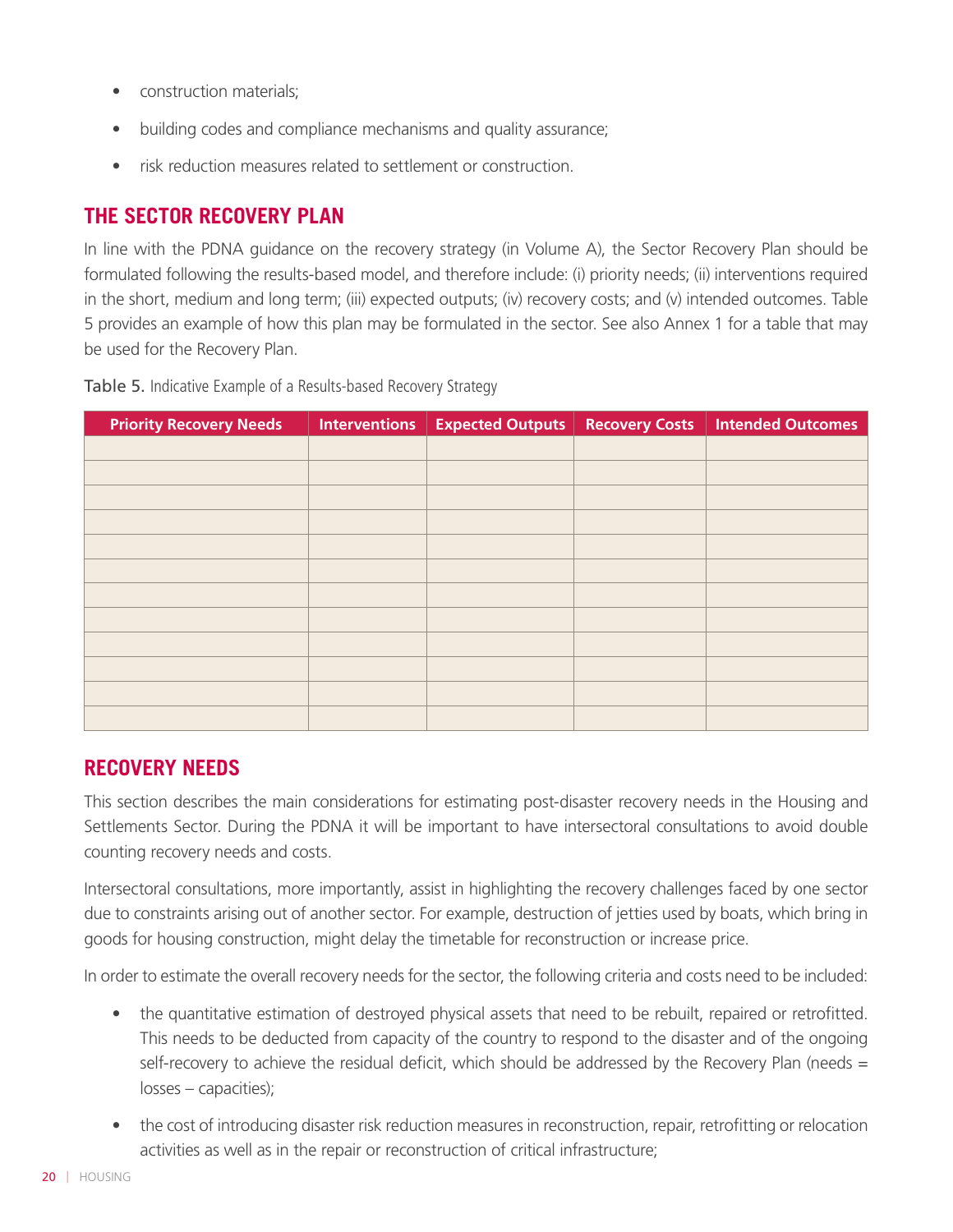- the cost of restoring access to goods and services, such as those provided within the housing sector by the public and private sectors, including access to credit, construction materials, training, etc.;
- the cost of restoring governance and social processes through capacity building or technical support as required, so that government authorities that manage the Housing Sector can lead and coordinate the process, and civil society can actively participate in the process.

The priority in a housing reconstruction strategy should be to address housing needs according to the degree of post-disaster shelter and housing vulnerability. This involves mitigating the scale, duration and displacement, addressing the needs of those left without homes due to complete destruction and ensuring households with the least recovery capacity are assisted.

RELOCATION OF FAMILIES: Often, in the aftermath of a disaster, there is a growing concern among experts and government officials to promote a safer location for settlement of people at risk. Experience shows, however, that relocation is a complex issue and presents major challenges. Most relocation efforts fail. If relocation is being considered it should be only on the grounds of clear and immediate public safety issues and with due regard for social and economic as well as physical criteria.

### VISION AND GUIDING PRINCIPLES

The principles that guide all PDNAs, can be found in Chapter 1 of the Volume A PDNA guidelines. In addition, the following principles are specific to the Housing and Settlement Sector:

- Immediate housing and settlement priorities are identified.
- Reconstruction and rehabilitation begins as soon as possible following the disaster.
- Reconstruction is carried out according to BBB, regardless of type retrofitting, repairing, rebuilding or relocating and in accordance with agreed safe building practices.
- Relocation must be limited to the enforcement of safety form hazards.
- Relocation must be voluntary.
- Housing and settlement assessment monitoring and recovery planning are strongly interdependent.
- Participation and local programme ownership are actively promoted at all levels.
- Minorities, gender and age discriminations are addressed during assessment and in the recovery strategy.
- Security of housing and land tenure of all people affected by natural disaster are protected.

### **TIMEFRAME: EARLY AND LONG-TERM RECOVERY AND LINKS TO DEVELOPMENT**

Realistic timeframes should be estimated, and this strongly depends on the context and magnitude. However, it is imperative to be realistic.

Within a longer-term view of recovering from a disaster, rather than addressing the immediate shelter and settlement needs of the affected population, the Recovery Roadmap outlines the timeline for the achievement of the intended outcomes of the Recovery Plan and is directly linked to a monitoring and evaluation system.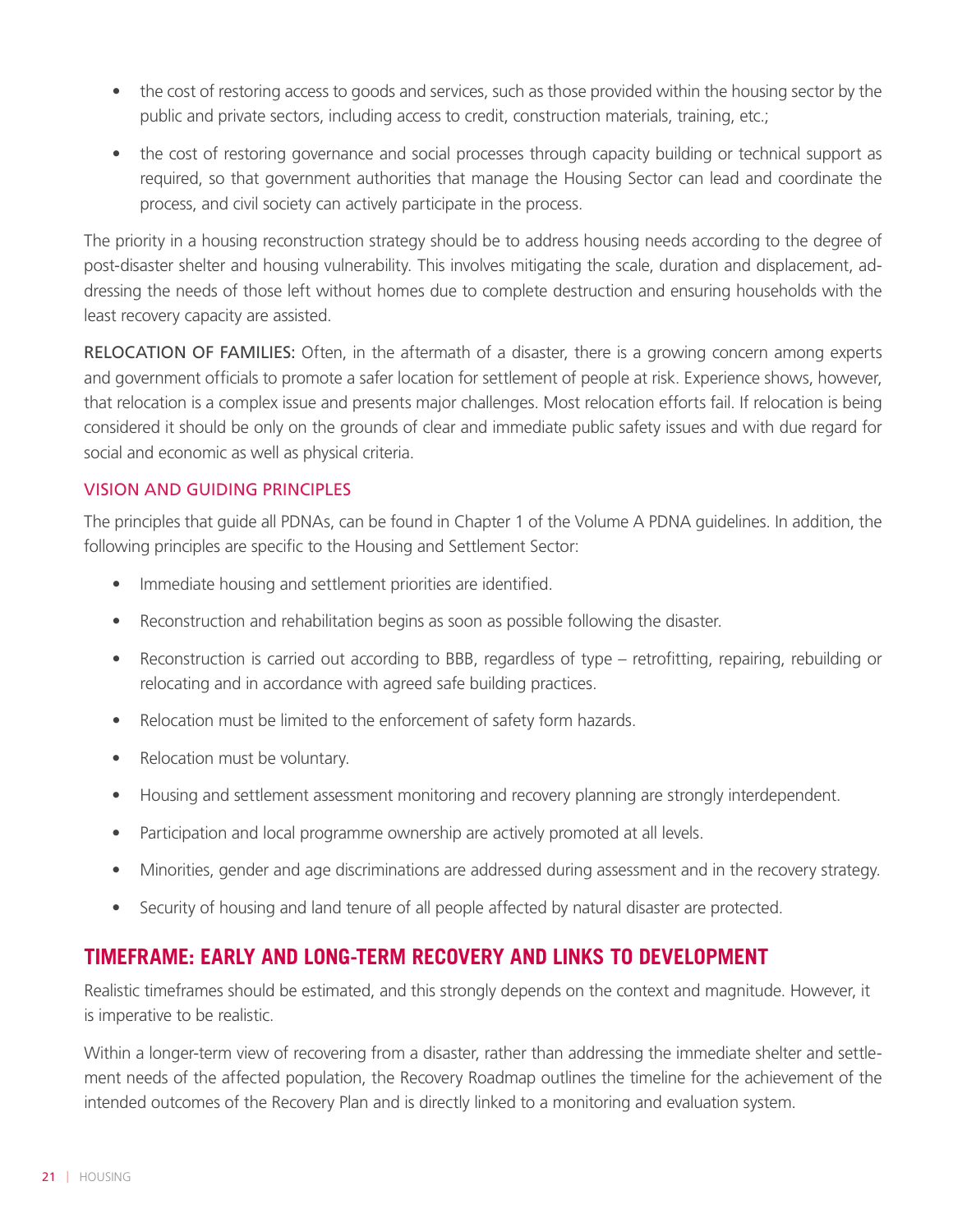Long-term sector strategies focus on development and implementation of permanent reconstruction for affected communities, but also assist in rebuilding community confidence and the support structure for civic responsibility and urban governance through participatory planning and delivery of reconstruction processes.

The development of disaster-resistant housing is a major factor in reducing vulnerability to natural disasters. But mitigation issues go beyond the structural aspect. Rights to ownership and security of tenure make an enormous difference to the development, management and maintenance of housing, particularly in urban areas. When people have security where they live, they are better able to manage space and invest in safety, and engage in activities that will reduce rather than increase their vulnerability.

Managed urbanisation, including compliance with development control, planned land use and improved infrastructure can significantly increase a community's capacity to address the impact of natural hazards.

### **INTENDED OUTCOMES**

The intended outcomes of the Housing Sector are:

- The reconstruction, repair, retrofitting or relocation of the housing stock are addressed according to the identified priority needs, and technical standards intended to provide disaster mitigation and vulnerability reduction.
- Protection of land and property rights of affected populations is ensured (if properly working prior to the event), and longer-term solutions developed for land and property dispute resolution to reduce conflict potential. Any land and property issues arising from the disaster are addressed, dispute resolution mechanisms for affected populations are established, and continued long-term progress on the securing of land and property rights and responsibilities is ensured.
- Potential skills and human and material resources that are available in country are optimized, thus capitalising on the always-limited external assistance, empowering the affected community and revitalising the local economy.
- Employment is created through the reconstruction process, reinforcing the local Construction and Building Sector.
- Technical capacity is built within the national government designated bodies, and supporting the adoption of DRR procedures both in urban planning, urban management and infrastructure and in building construction, with the longer-term outcome of achieving the development of national preparedness and contingency plans, in disaster-prone countries.
- Land records and information are secured. While only a minority of the total land rights is recorded, these are important legal documents and must be physically secured and conserved.
- In rural areas, community-based approaches to land adjudication are promoted using neighbours' statements to enable people to rebuild their homes.
- In urban areas, a citywide approach is adopted to policies aimed at addressing informal settlements and land-use planning, and at securing the full range of durable solutions for displaced populations–return, relocation and local integration – in order to ensure the most effective and efficient use of land and to minimise further displacement.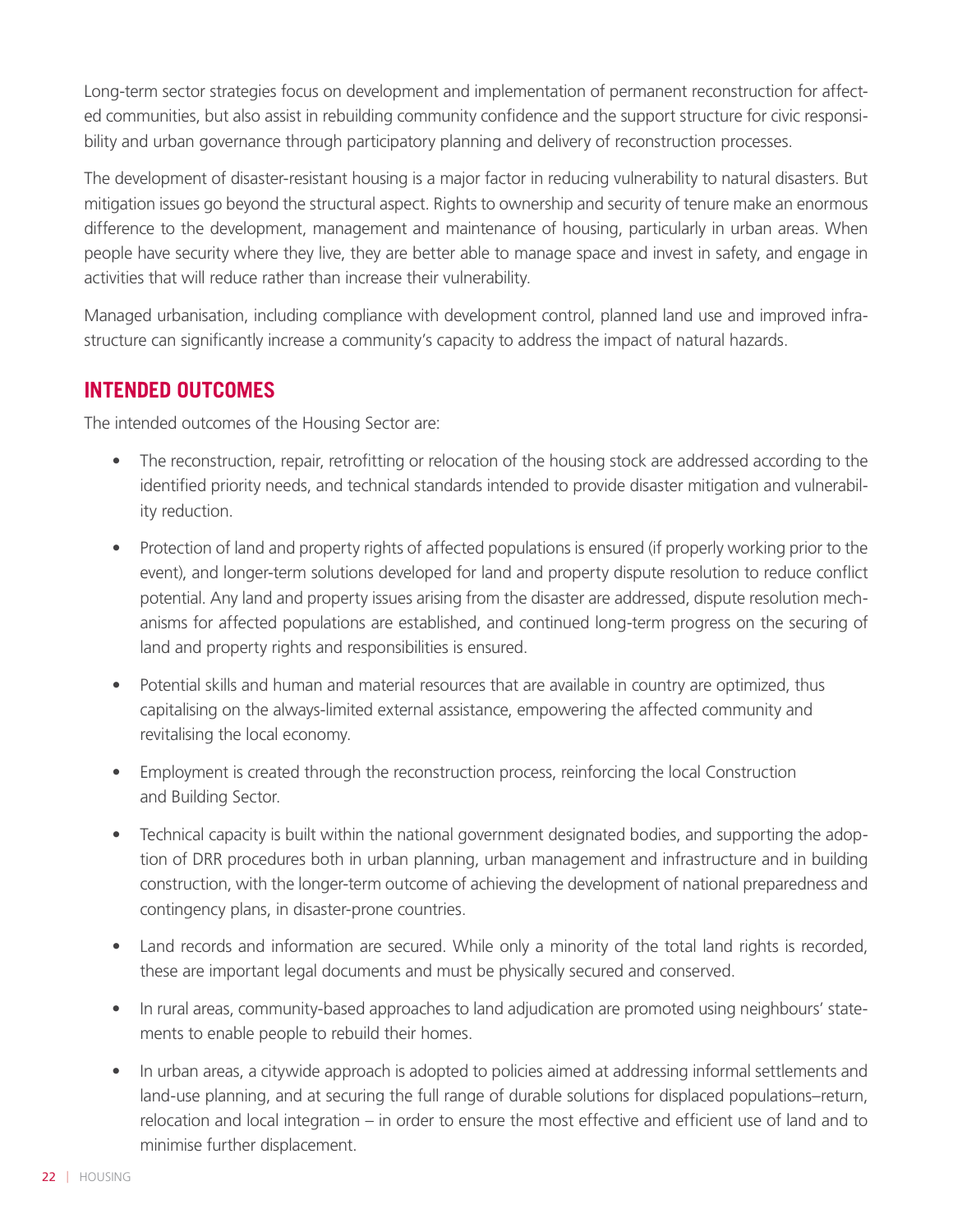• Public information is disseminated and legal assistance provided on land and property rights, including how to obtain replacement documents and implement other administrative procedures.

### **RECOVERY COSTS**

Costs are calculated once recovery priorities have been identified with their corresponding interventions, outputs and final intended outcomes. Typically, costs are calculated for each of the expected outputs and intended outcomes included in the Recovery Strategy.

The initial estimated costing of outputs should be carried out by the Sector Team and subsequently shared with other relevant sector teams to compare and ensure comprehensive coverage without double counting, as some interventions can address needs in more than one sector. To assist with this coordination among sectors, it is important that the various sector teams meet regularly during the assessment and planning process.

For estimating recovery and reconstruction needs, costs can be calculated using unit cost of replacement or management costs. Unit cost is the established cost of an item or service based on the standard of living index in the country or an agreed schedule of costs used by the sector ministries for development planning. There would also be a standard increase in the unit cost to allow for BBB or risk reduction measures. In certain cases, a new project would be developed, the cost of which would depend upon the actual cost of intervention rather than replacement value.

Unit costs may change due to a disaster. Given the demand and the possibility of decreased supply, unit costs of items may increase significantly. In the absence of standard unit costs, the costing process generally used in planning projects can be used to develop the costs. Project costs can be used for interventions such as provision of skills training to a specified population group, media campaigns for awareness, or the development of an information management system and other elements such as administration, and logistics, among others. Settlement mitigation costs may be calculated per household unit cost or as a project cost.

### IMPLEMENTATION ARRANGEMENTS

In the PDNA Housing and Settlements Sector report, implementation arrangements currently take the form of recommendations on different areas of intervention such as:

- Policy and regulatory framework
- Institutional capacity building
- Land and property
- Land use and land administration
- Reconstruction financing and housing financing
- Regulatory framework
- Institutional capacity building
- Labour capacity and capacity building
- **Technology**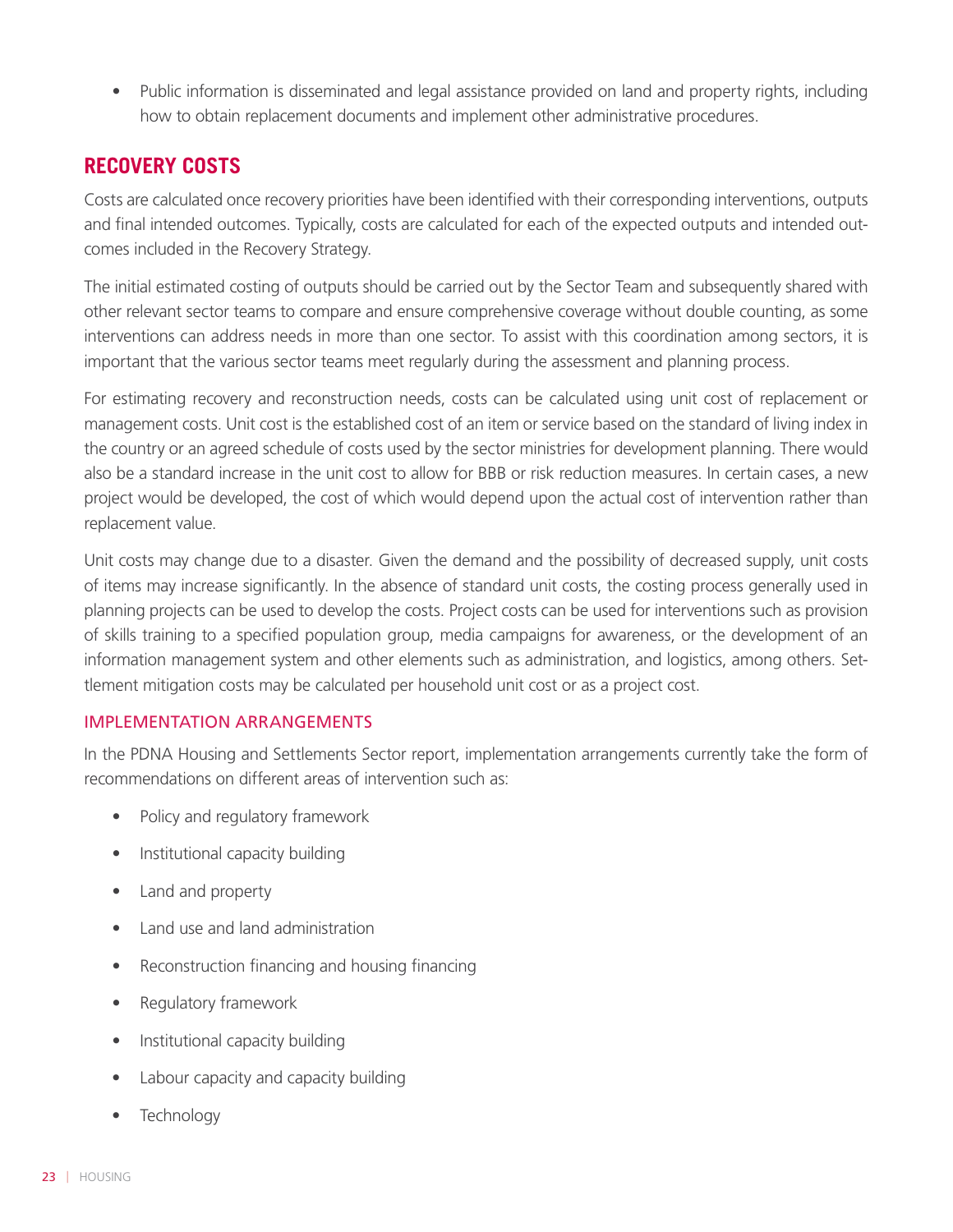- Architectural design
- Community participation.

## **PARTNERSHIPS, COORDINATION AND MANAGEMENT**

Building strategic partnerships among all stakeholders, civil society, national/local governments, private sector, media and national/international support agencies is both a shared challenge and responsibility. If successful, this contributes to the development of a coherent framework for sustainable recovery of human settlements in post-crisis situations.

As soon as possible, partnerships and counterparts should be identified both within the national government's line ministries and any in-country disaster response coordinating mechanism, such as the IASC Cluster Approach System. Participation in the PDNA diagnostic and in discussion on the recovery framework can be a key step to securing broad ownership and active partnerships.

The national government will make arrangements for the management, coordination and monitoring of the reconstruction process in collaboration with developmental partners.

### **CROSS-SECTORAL THEMES**

Care should be taken that all Housing and Settlements Sector's cross-sectoral themes described in Section 6 of this chapter are included in the PDNA and in the Recovery Plan. DRR and gender issues will be addressed thoroughly within the Sector Recovery Plan. Water Management, WASH and Environment, since they normally fall under the competence of other sectors, will be included when gaps are identified in coverage and capacities. In such as event and to avoid impeding the implementation of the Sector Recovery Plan, suggestions will be made on the actions to be taken to bypass potential bottlenecks.

The Housing and Settlement Recovery Plan will seek to promote economic and social recovery aspects in the sector including income generation, skills development, knowledge and awareness, representation and participation.

### **MONITORING AND EVALUATION**

A PDNA is a snapshot of the situation at a single point in time. The needs after a disaster will change from day to day; therefore, the specific timeframe and methods used to carry out assessment, monitoring and evaluation operations following a natural disaster will vary. In a carefully designed assessment, assessment, monitoring and evaluation should be a continuous process that informs, and when necessary modifies, the Sector Recovery Strategy and Plan so that they remain relevant and effective.

An effective and efficient monitoring system should include essentially:

- Baseline information
- Indicators related to activities, outputs and objectives.

Specifically, monitoring and evaluation are conducted to obtain an understanding of:

- the coverage of government disaster response capacity for housing and settlement reconstruction;
- the coverage of self-recovery response;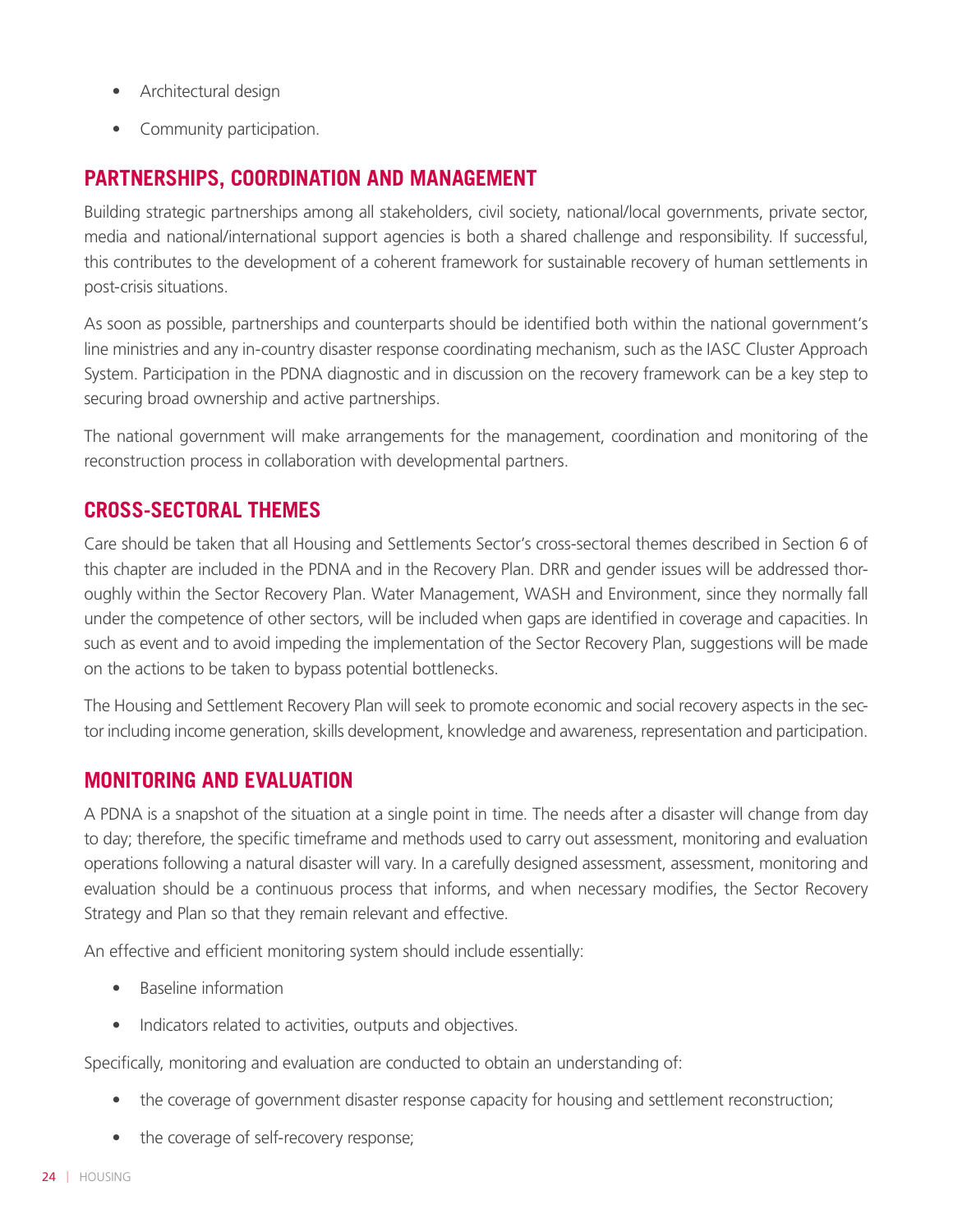- how implementing mitigation procedures have reduced vulnerability to the risks that they were addressing (number of houses retrofitted, repaired or rebuilt according to standard);
- how many buildings within each damage category have been retrofitted, repaired or rebuilt;
- the coverage and effectiveness of training and information activities for safer housing reconstruction;
- the unmet needs that had already been identified;
- the residual needs that were not identified before;
- any emerging needs.

Monitoring is also a way of soliciting feedback from the affected communities including their indications on the evolving priorities and challenges, and reporting to them on the progress made.

# STAKEHOLDERS' CONSULTATION

This section provides guidance on how to develop a consultation process within the sector as part of the assessment. The guidelines should facilitate sector experts to identify key partners from government, civil society people representatives and others who may participate in a stakeholder consultation. It should provide guidance on the stakeholder consultation process, which is to share the effect and impact of the event and identify measures for recovery and reconstruction to be implemented in the short, medium and long term.

### **SOCIAL PROCESSES**

An assessment of the locally present social hierarchy, social cohesion and presence of community- based organisations is an important aspect of all sectors covered in a PDNA, but is particularly important for housing and settlements assessment. The level of social cohesion or fragmentation has implications for a number of issues including protection of vulnerable sections of the community, resolution of disputes on land and tenure, decentralised monitoring of the recovery programmes, training of community members for participating in recovery operations, etc. This information can be obtained through semi-structured interviews with key informants, focus group discussions and direct observations of how the human settlement has been constructed.

It may be required in certain situations to assess the presence, capacity and local acceptance of national NGOs in the affected area, because they may serve as intermediaries between the affected communities and the donors for the provision of training, as well as building the community's capacity in negotiating with the external actors for their entitlements.

### **PRIVATE SECTOR CAPACITY**

Data to be gathered include any previous experiences of recovery and reconstruction within the private sector, the current capacity of private construction companies, traders and producers of construction materials, as well as any available institutional facilities and resources, such as architecture and engineering schools and institutions, which can prove highly valuable for technical assessment and for later programme monitoring.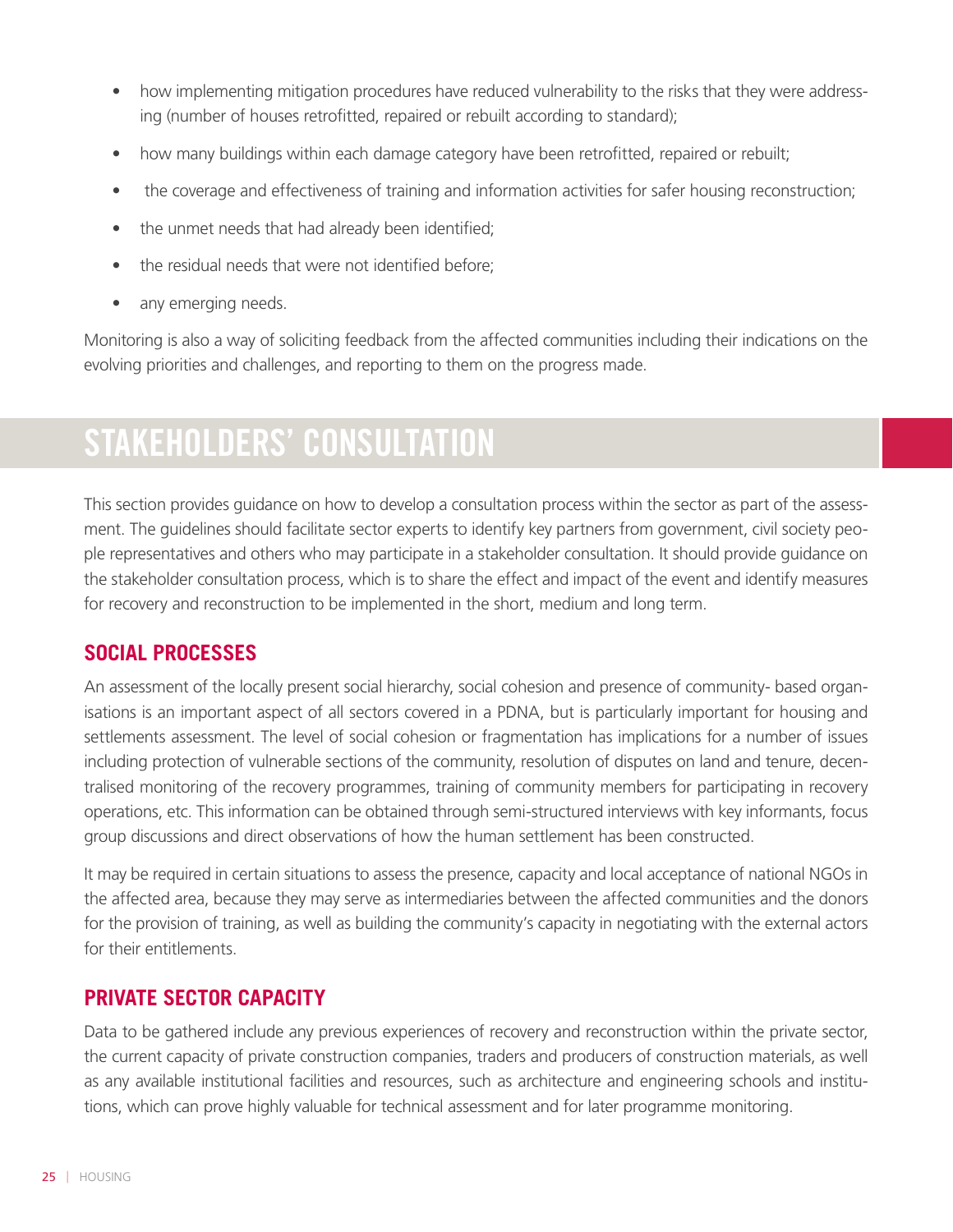### **BROADER GOVERNANCE ISSUES**

If the initial assessment reveals that the damage to the houses has been caused because of faulty construction or improper land use, then the compliance of improved building and site planning standards becomes vital to ensure the inclusion of DRR in the recovery process. In this context, it is necessary to review the existing housing policies, urban development policies, planning, the building code and by-laws, and the capacity of the Housing Ministry and local government to enforce the building codes and their technical capacity to support housing construction. This requires a vigilant monitoring of construction and site planning standards at all the important stages of recovery. It also requires a robust building regulation system to be in place, the information on which can be obtained by reviewing the local building and town planning by-laws as well as interviews with local government officials and homeowners.

## KEY ASSUMPTIONS AND CONSTRAINTS

Constraints will vary from country to country, and key assumptions will depend on the assessors. It is important that they are clearly stated in the Sector Recovery Plan, and that recommendations are offered on how to overcome outstanding constraints blocking the recovery of the sector. Common assumptions for the Housing and Settlement Sector are as follows:

- The reconstruction will take place according to plan.
- Government counterparts will be available together with a working structure and capacity to engage with the recovery plan.
- Urban or physical planning is available to start reconstruction.
- Hazard mapping has been undertaken and is being enforced to reduce vulnerability.
- Self-recovery initiatives will follow the agreed standards and include mitigation measures.
- Technical assistance is made available to self-recovery initiatives upon request.
- Construction material will be selected in accordance to environmental considerations.
- Financing of reconstruction will be available when needed.

# RECONSTRUCTION AND RECOVERY NEEDS, INCLUDING BUILDING BACK BETTER

This section provides guidance on how to define needs for reconstruction and recovery derived from the recovery strategy, distinguishing the needs to restore and resume to pre-disaster levels from needs that will improve access to services and goods, revitalise the economy, build livelihoods, strengthen DRM of the government and communities, and reduce risks and vulnerabilities to future disasters. Such measures, as far as possible, should be specific to location and affected population.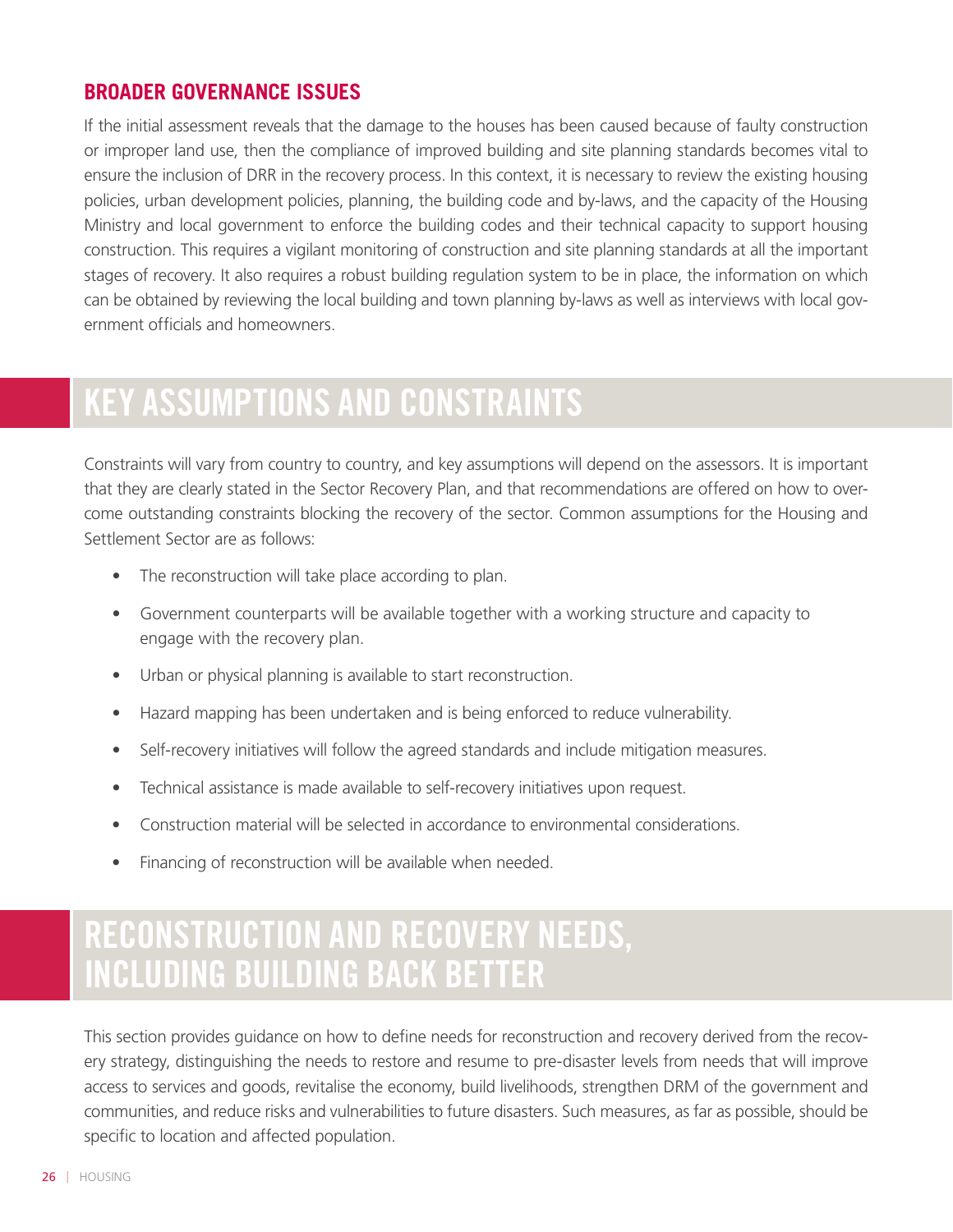NOTE: All BBB interventions contribute to the resilience of the government, systems and communities and should be aligned to/informed by pre-existing national development and/or poverty reduction strategies.

#### RECONSTRUCTION NEEDS

Infrastructure and assets:

- Restore to pre-disaster level.
- Address priority needs for BBB for the reconstruction of infrastructure and physical assets.

#### RECOVERY NEEDS

Service delivery and production, and access to services and goods:

- Restore service delivery and production capacity, and ensure access to services and goods.
- Address priority needs for BBB service delivery and production of goods, and access to services and goods.

Governance:

- Restore and/or strengthen governance capacity, including disaster risk management (DRM).
- Address the priority needs for BBB governance and DRM.

Addressing risks:

- Address pre-existing and new risks related to the disaster.
- BBB: Reduce risks and vulnerabilities to future disasters.

### **THE SECTOR RECOVERY PLAN**

### PRIORITIZING AND SEQUENCING RECOVERY NEEDS

This section provides guidance on developing the recovery strategy, and prioritisation and sequencing the recovery needs. Following the rational of the recovery strategy, identify key outcomes, outputs and interventions, then prioritise and sequence them over time (in the short, medium and long term), and distinguish those interventions that are related to restore/resume from BBB interventions.

The following considerations should be taken into account for the prioritisation:

- Be informed by/aligned with a consultative process (explain briefly the consultations made) and with the national development objectives and policies, poverty reduction strategies, national development goals, etc. (i.e. BBB in recovery should not apply the national development agenda, nor be driven by international experts or development partners).
- Address and prioritise key risks and vulnerabilities that contributed to the extent of the effects/impact on communities, systems and infrastructure, and that can be avoided (The most obvious example regarding damaged infrastructure is to rebuild according to proper building codes or disaster retrofitting in order to protect investments in infrastructure reconstruction from future hazards).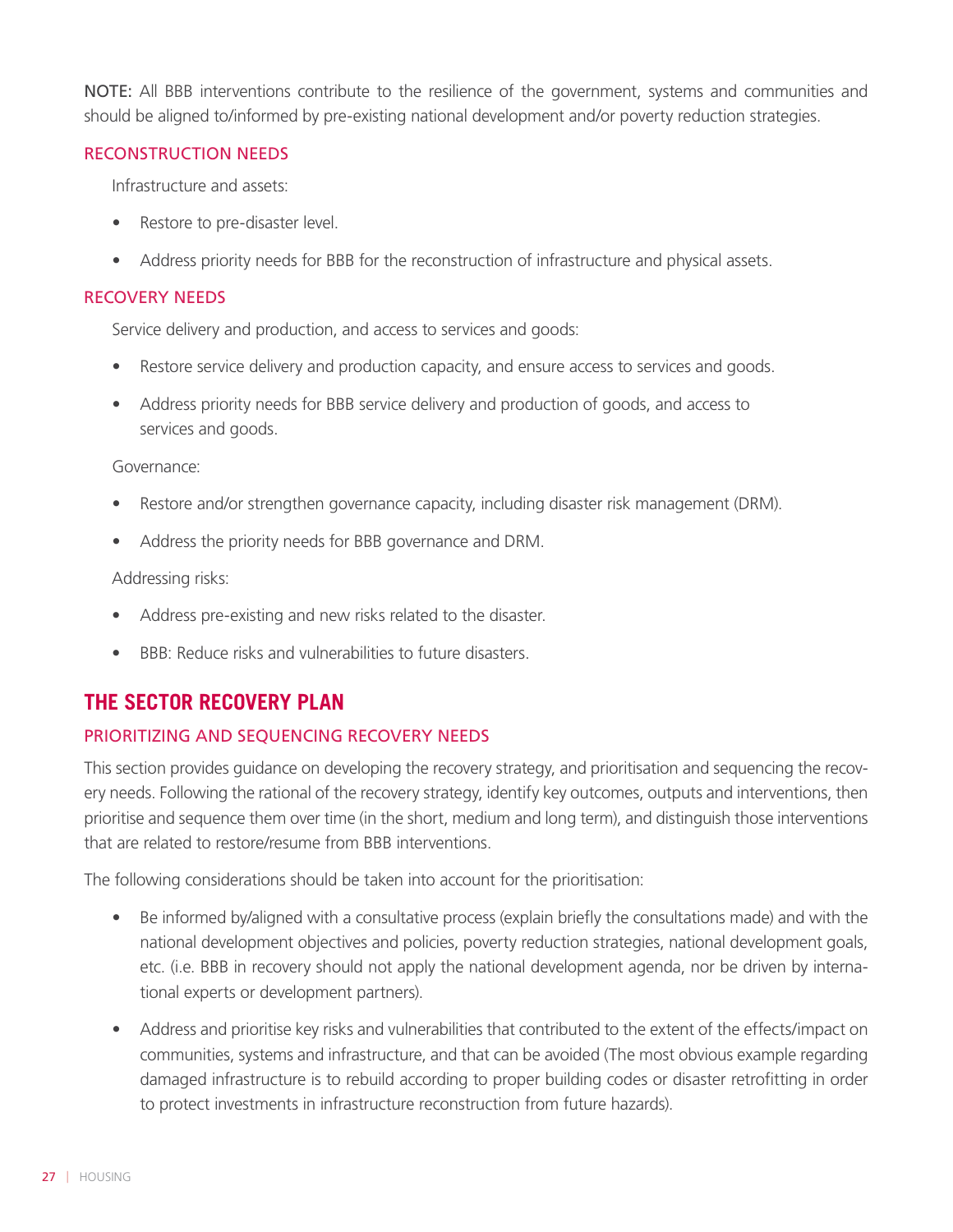- Where possible, the BBB should also have a positive contribution on the recovery from the current disaster.
- Consult and communicate with the other sectors in order to avoid contradictory recommendations, gaps or overlaps.

The following considerations should be taken into account for the costing:

- The costs for BBB should be proportionate to the costs of recovery and reconstruction needs, as well as the type of disaster; slow onset drought may have very low reconstruction needs, but high needs to invest in resilience/BBB).
- The costs for BBB should be realistic compared to the financial envelope pledged by the government and international development partners, taking into account that most funds will be needed for physical reconstruction and compensation of losses.
- The costs for BBB should be realistic toward the absorption capacity of the country and what is feasible to achieve over a three-year period.

# **REFERENCES**

Government of Samoa. 2013. SAMOA Post-disaster Needs Assessment Cyclone Evan 2012.

IASC. 2011. Operational Guidelines on the Protection of Persons in Situation of Natural Disasters. Inter-Agency Standing Committee, Geneva.

IASC. 2012. Operational Guidance for Coordinated Assessments in Humanitarian Crises. Inter-Agency Standing Committee, Geneva.

IASC Global Shelter Cluster. 2008. Local Estimate of Needs for Shelter and Settlements (LENSS) Toolkit: Field Version . Inter-Agency Standing Committee, Geneva.

International Recovery Platform. 2007. Post Disaster Recovery Needs Assessment and Methodologies, Experiences from Asia and Latin America. Kobe, Japan.

IFRC. 2008a. How to Do a Vulnerability Capacity Assessment. International Federation of Red Cross and Red Crescent Societies, Geneva.

IFRC. 2008b.Vulnerability Capacity Assessment Toolbox. International Federation of Red Cross and Red Crescent Societies, Geneva.

IFRC. 2010. Owner-driven Housing Reconstruction Guidelines . International Federation of Red Cross and Red Crescent Societies, Geneva.

UN, DFID and Shelter Centre. 2010. Shelter after Disaster, Strategies for Transitional Settlement and Reconstruction. Geneva.